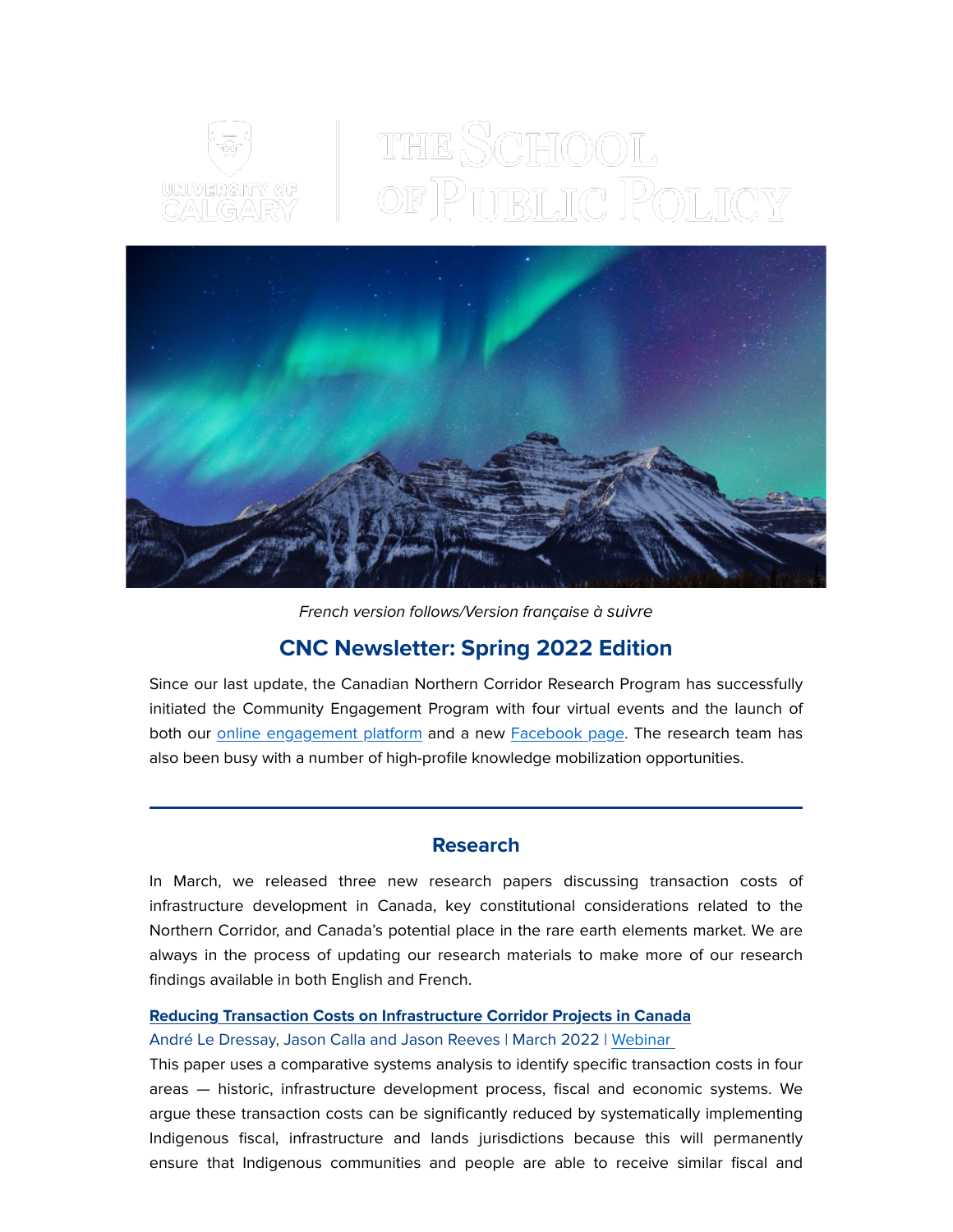economic benefits generated from infrastructure corridor projects as those enjoyed by other Canadians and other governments.

# [An Overview and Assessment of Key Constitutional Issues Relevant to the Canadian](https://em.ucalgary.ca/ol/h09SdsPKdlhd6BYgutO1DPC0z3iYL8r66_EwRKa_h55riwVuYOPLdQyi0IAIS8t0aPqZCAZNQ9ZlyQgFSqaGct0QvPBUDxy3VTLzme_dboFCdK1TycJg86-kynlLqdzEh1XIVB5XESY6MVXEL7wogT7sA4UuAlHWqiuTbdZlmTAcl7xZkNTt/jElRcMbHKllNoVdlsbPWNb760SXPdpGroq9-Afjp3oE92AdpYqHMN0_7jd1FU4ciaeafBRFfQcAzkkMISa-7X9IZtNpLHUi3TxD6mYLVYZ5aeKBmyMhu8amplk4AvdCDnBLcDUlRTXp4WxKSYuINsAT_HKV6cjeOqi7uAaYCvQkvoLlQ57epWYWW7VuJ2EjluG2gMXhs3s2623uuIZ5ZqsMUuU9p2l4DePjQ8xbq6b4tnWsP5eJPgi5N0-hFOplv1wenahzu4bbwa7tqF420uc7rrud7ewQdmJUgf2aJOgzjXouXeDAmxiWmhQ0dMy59Hw,,) [Northern Corridor](https://em.ucalgary.ca/ol/h09SdsPKdlhd6BYgutO1DPC0z3iYL8r66_EwRKa_h55riwVuYOPLdQyi0IAIS8t0aPqZCAZNQ9ZlyQgFSqaGct0QvPBUDxy3VTLzme_dboFCdK1TycJg86-kynlLqdzEh1XIVB5XESY6MVXEL7wogT7sA4UuAlHWqiuTbdZlmTAcl7xZkNTt/jElRcMbHKllNoVdlsbPWNb760SXPdpGroq9-Afjp3oE92AdpYqHMN0_7jd1FU4ciaeafBRFfQcAzkkMISa-7X9IZtNpLHUi3TxD6mYLVYZ5aeKBmyMhu8amplk4AvdCDnBLcDUlRTXp4WxKSYuINsAT_HKV6cjeOqi7uAaYCvQkvoLlQ57epWYWW7VuJ2EjluG2gMXhs3s2623uuIZ5ZqsMUuU9p2l4DePjQ8xbq6b4tnWsP5eJPgi5N0-hFOplv1wenahzu4bbwa7tqF420uc7rrud7ewQdmJUgf2aJOgzjXouXeDAmxiWmhQ0dMy59Hw,,)

### Dwight Newman| March 2022 | [Webinar](https://em.ucalgary.ca/ol/h09Ud8TKdlhd6BYgutO1DPC0z3iYL8r66_EwRKa_h55riwVuYOPLdQyi0IAIS8t0aPqZCAZNQ9ZlyQgFSqaGct0QvPBUDxy3VTLzme_dboFCdK1TycJg86-kynlLqdzEh1XIVB5XESY6MVXEL7wogT7sA4UuAlLTrSOWYdNlmTAcl7xZkNTt/j0xWeMPLL1lNoVdlsbPWO6b4iyCOeJ3nmIpHIs3Q_8MK8Vshf-fbB1Xgg458KKsqSdzHLDYZQ8VO9C15O8GyWYQUy9BfL3eQThPWra35O9VgdJ1i5s1Azo-39Wc2m8mXlFKBO0ErRWlKdCWwQr0osHDTIJ4bUDGl32_2L9ckqzwmsYUJ06ujWeCwrkum3Gjf_i_cIEtX99GV7lTkH846ytYOvlNz32YMbtjT4SDU-w,,)

This report considers, at a high level, some of the key constitutional considerations associated with the development of the Northern Corridor. It considers both the ways in which the Canadian Constitution may facilitate such a development and ways in which it may offer barriers to such a project.

### [Infrastructure Policy Trends: Global Rare Earth Elements Market](https://em.ucalgary.ca/ol/h09Uc8PMdlhd6BYgutO1DPC0z3iYL8r66_EwRKa_h55riwVuYOPLdQyi0IAIS8t0aPqZCAZNQ9ZlyQgFSqaGct0QvPBUDxy3VTLzme_dboFCdK1TycJg86-kynlLqdzEh1XIVB5XESY6MVXEL7wogT7sA4UuAlLfrC6UY9dlmTAcl7xZkNTt/j0BXdcHJK1lNoVdlsbPWNb760SXPdpGroq9-Afjp3oE92AdpYqHMN0_7jd1FU4ciaeafBRFfQcAzkkMISa-7X9ISt8d4LgyfbRXFtZOUf4lILrl4yP518KP49VQ8svG3y3H4AB9bb0VNRSe8Tpok0AzCMrQVfRWv01bNFtN7si0hlIcI96OMb56zyEK04ELIoQeAEVRlwtG4x3e-BK0nr8cPh04WynUySvqm5ALT7IgdpCMC_cgkiUlX8NVeOdtysgeTdDfz6ovwF_s5EuSzn-Pg68ofRQ0Proc7aFc,)

### Alaz Munzur | March 2022 |

The use of REEs (rare earth elements) has become fundamental to many high-technology end-use applications including the electronics and transportation sectors, but manufacturers may face significant challenges to procuring sufficient REE supplies due to supply-chain disruptions and long project lead times for new mines. A strong policy agenda is needed if Canada is to position itself as the "global supplier of choice" for these minerals.

### Upcoming research publications will include:

- An Overview and Assessment of Major Engineering Challenges in Canada's North and Near North
- Differentiating the Canadian North for Coherent Infrastructure Development
- Community-based Environmental Monitoring (CBEM) for Meaningful Incorporation of Indigenous and Local Knowledge within the Context of the Canadian Northern **Corridor**

# Community and Stakeholder Engagement

We are very happy to share that we have started our Community Engagement sessions! Starting in the first week of March, we have held successful virtual engagement events with High Level, Alberta; Thunder Bay, Ontario; Timmins, Ontario; and Prince Rupert, British Columbia. These sessions have attracted a mix of professionals engaged in civil government and community development as well as local business owners and interested community members. In parallel, we have continued to expand our online engagement site [\(www.cncengage.ca\)](https://em.ucalgary.ca/ol/h09UdcDLdlhd6BYgutO1DPC0z3iYL8r66_EwRKa_h55riwVuYOPLdQyi0IAIS8t0aPqZCAZNQ9ZlyQgFSqaGct0QvPBUDxy3VTLzme_dboFCdK1TycJg86-kynlLqdzEh1XIVB5XESY6MVXEL7wogT7sA4UuAlLTri2SbdBlmTAcl7xZkNTt/j0xVdsfHLFlNoVcspLOONb6jnDvDf5avurt4R_TnnZAz0lxBZuPEZWzbsct9KcsfUeDOVC0kMrFA4St9HrSkWYJkzNdLI2ifVBir2I_fRpx0fZVC-9NM-JuUzHUDpJCwnHnJEWkeY1xHZg6pJIswigXoArIGSzSdqnz2IakXpCUNvLUghZb-RbWd12qy7xbS9h-dJF957JmIvQztDZZriYA2iWs30HUkaPPP) where residents of participant communities can contribute their comments, concerns, and questions regardless of whether they were able to attend their community's engagement session. We have also launched an [Engagement Program](https://em.ucalgary.ca/ol/h09Uc8TMdlhd6BYgutO1DPC0z3iYL8r66_EwRKa_h55riwVuYOPLdQyi0IAIS8t0aPqZCAZNQ9ZlyQgFSqaGct0QvPBUDxy3VTLzme_dboFCdK1TycJg86-kynlLqdzEh1XIVB5XESY6MVXEL7wogT7sA4UuAlLSrSKRbdZlmTAcl7xZkNTt/j01WecTHKllNoVdlsbPWNb760TPBeZ2qtLN2R_Tp34AK3ElzUcLsHU_oidRUQ585cdaKDglNPqRY2CBtQ82hddAV1cF8KmCTfx771JD_bal4U6Jb9ext3Pz99mUsu-eOs23rG2IJc0B4cQCTJI0uoTj_FoAAciiF8k-MAZctpCc6p5gQ4Yj7eoSg1UeY-EH_5BHdMARF4ui3806mXo1wscQRsUUssENxLbH37DTVlYsTgzUD0O5iniU,) [Facebook page](https://em.ucalgary.ca/ol/h09Uc8TMdlhd6BYgutO1DPC0z3iYL8r66_EwRKa_h55riwVuYOPLdQyi0IAIS8t0aPqZCAZNQ9ZlyQgFSqaGct0QvPBUDxy3VTLzme_dboFCdK1TycJg86-kynlLqdzEh1XIVB5XESY6MVXEL7wogT7sA4UuAlLSrSKRbdZlmTAcl7xZkNTt/j01WecTHKllNoVdlsbPWNb760TPBeZ2qtLN2R_Tp34AK3ElzUcLsHU_oidRUQ585cdaKDglNPqRY2CBtQ82hddAV1cF8KmCTfx771JD_bal4U6Jb9ext3Pz99mUsu-eOs23rG2IJc0B4cQCTJI0uoTj_FoAAciiF8k-MAZctpCc6p5gQ4Yj7eoSg1UeY-EH_5BHdMARF4ui3806mXo1wscQRsUUssENxLbH37DTVlYsTgzUD0O5iniU,) to make it easier for community members to access information about their local engagement sessions.

At the end of April, two members of the research team will be traveling to northern Manitoba with two engagement facilitators from Cascade Projects. We're looking forward to finally being able to engage with community members in person and will be sure to share some pictures of our visit in our next newsletter!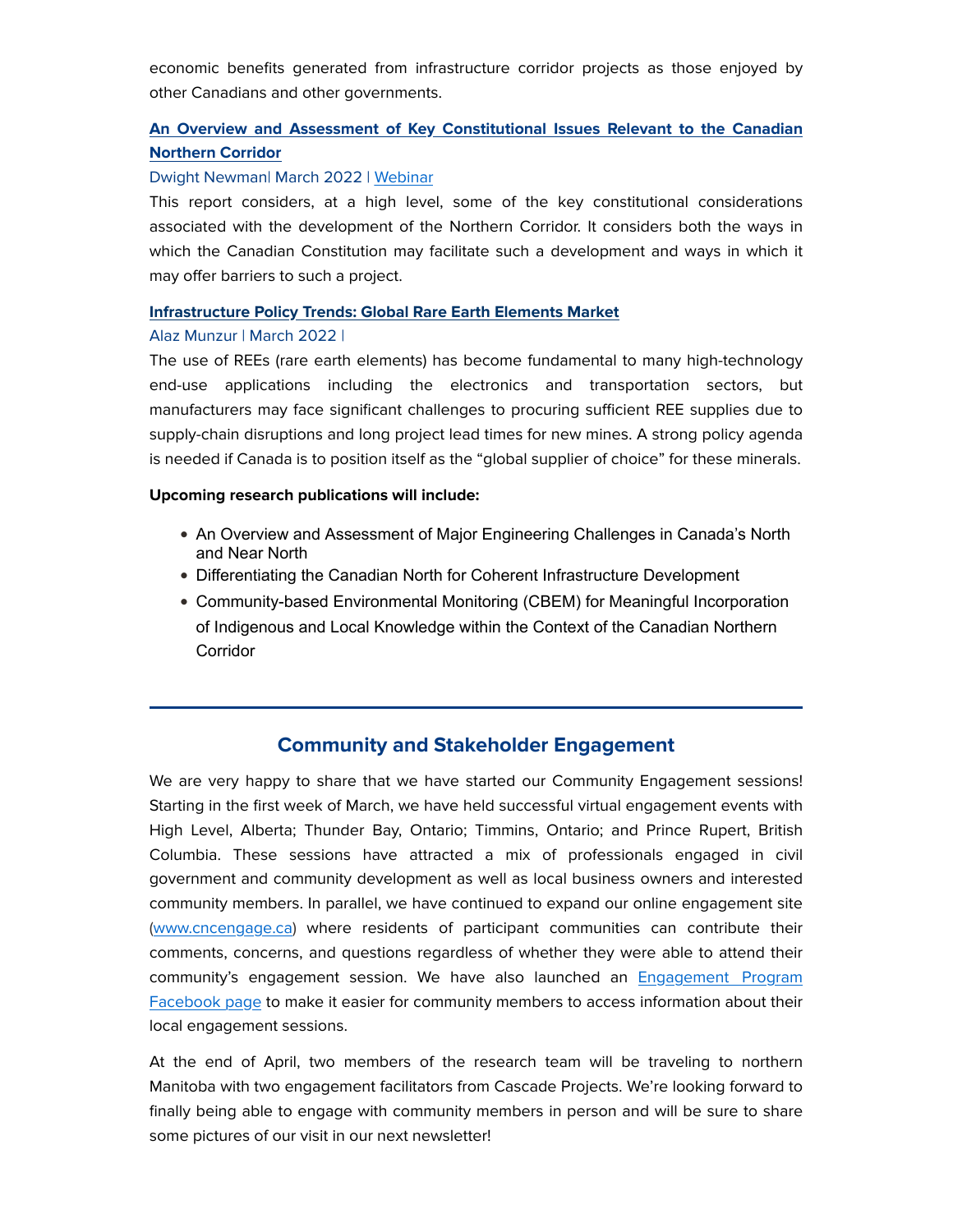Our Roundtable Program started its industry engagement sessions in early April, bringing together representatives of the transport industry from across the country; roundtables on the topics of Energy, Telecommunications, Tourism, and Natural Resources will follow before the end of spring. On April 12th, we met with representatives of social nongovernmental organizations concerned with post-secondary education, skills training, and employment to discuss the relationship between the planning and development of hard infrastructure, such as roads and telecoms networks, and soft infrastructure considerations like educational systems.

### Get Involved in Stakeholder Roundtable Sessions

- Do you work in one of the following areas?
	- Territorial government or Crown corporation
	- Indigenous government
	- Natural resources, energy, trade or agriculture
	- Telecommunications
	- Tourism
	- Social or Environmental NGO
	- Financial and Indigenous Financing Groups
- Are you in a position to represent your organization, sector, or interest group and have the authority to speak on its behalf?

If the answer to both of these questions is 'Yes' and you would be interested in potentially representing your organization, sector, or interest group at one of our roundtable sessions, please contact us at [corridor@ucalgary.ca.](https://em.ucalgary.ca/ol/h09XcMTJdlhd6BYgutO1DPC0z3iYL8r66_EwRKa_h55riwVuYOPLdQyi0IAIS8t0aPqZCAZNQ9ZlyQgFSqaGct0QvPBUDxy3VTLzme_dboFCdK1TycJg86-kynlLqdzEh1XIVB5XESY6MVXEL7wogT7sA4UuAlLToyOTbdFlmTAcl7xZkNTt/j0xYeMbHLVxYvEti5KaaLbv_ljHPaLi9uL1xDvb0y4E92BdzefjwLE7k1f5lJYoeULCzNQtARr9V4S15O8eweNRx3_d5PWOkcBLSjIKON6NLWKVJ0OBQ2LqI31M0vsiEnBH-B2oLWFd8Ryu2a7cUyQn3PqgsbSGi7kzbZYAUiAY8vbAB75qPLrfhw3WJ2V3U9meaLntu9M-f4gSvW8k7mtgArRYT3no1RcX09ib-)

### Stakeholder Roundtable Schedule:

April-June 2022 (subject to change)

\*All session run 10:00AM-12:00 PM MDT unless otherwise stated

- Industry 5 Natural Resources: May 31
- Finance and Indigenous Finance: June 8
- Indigenous Governments (West): June 14
- Social NGOs 2: June 22
- Indigenous Governments (East): June 28

# Knowledge Sharing

As the Research Program progresses, the CNC team is committed to gathering stakeholder information needs and sharing its knowledge and expertise on long-term infrastructure planning and development in Canada.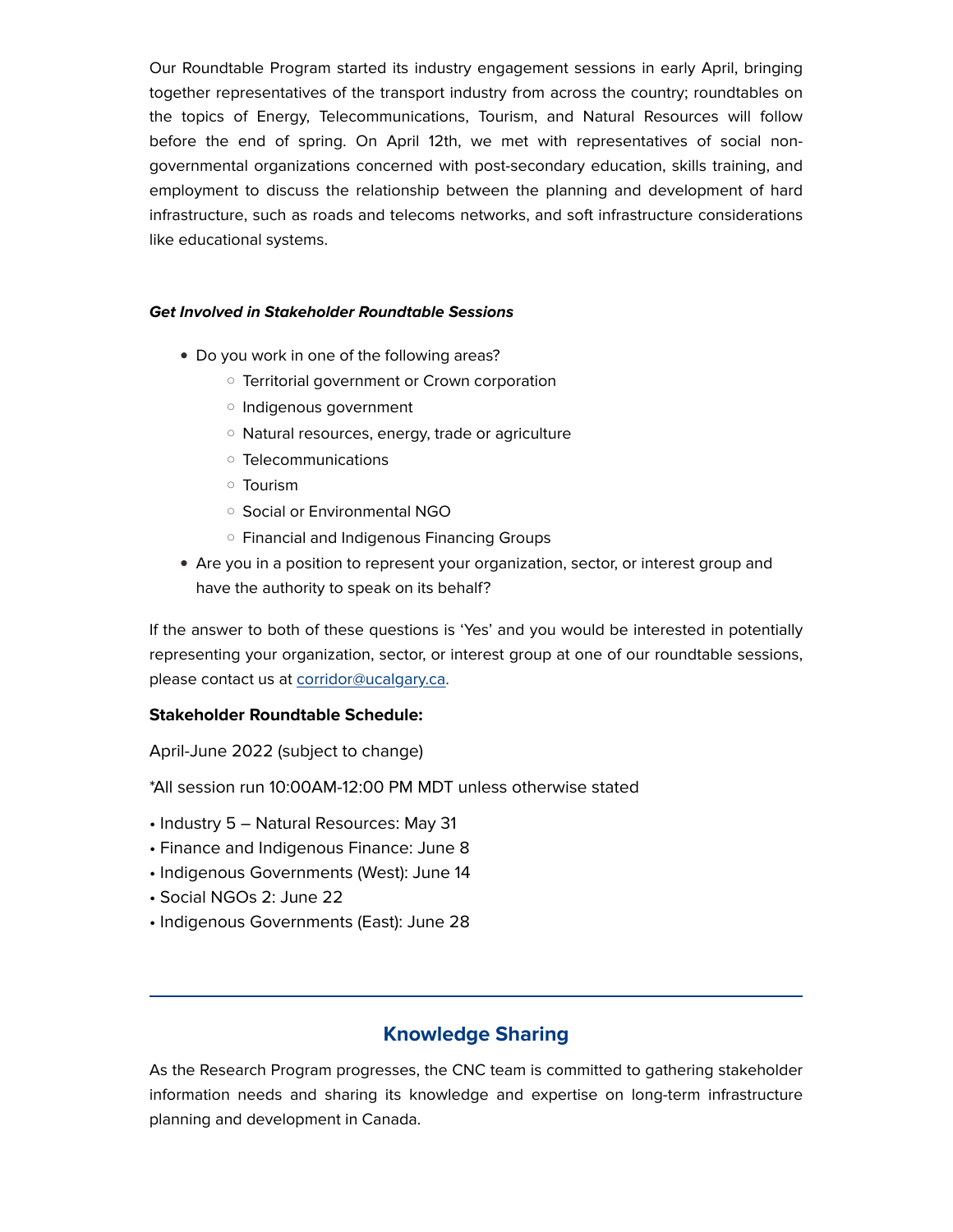### **Conferences**

- On March 1, Dr. Katharina Koch spoke at the [American Association for Geographers](https://em.ucalgary.ca/ol/h09UcszJdlhd6BYgutO1DPC0z3iYL8r66_EwRKa_h55riwVuYOPLdQyi0IAIS8t0aPqZCAZNQ9ZlyQgFSqaGct0QvPBUDxy3VTLzme_dboFCdK1TycJg86-kynlLqdzEh1XIVB5XESY6MVXEL7wogT7sA4UuAlLRoi6SZ9JlmTAcl7xZkNTt/j05ZdcfNLllNoVdlsbPWNb760TTBfdanqbsyDOHj3NstlhouIL6COUDoxdJfEoczaaSTBAcEGp5mj1NVEfSqaI9Lp9hpMlmebWLStKiKOqJ6UJVS_eZE-_yU_WIhnP-UunXhBWxaGF9pTRenZZ4Roy_KN6MSSxaB9DbzO6ImhA4YppAv1JqfMIek9Uuvx2bj-AKUZFZK8O-v0lG5NZFOyNNUh0cNxEk0Z7Li-R_U0rIhoX4oorwmjBNu5KtFFuN72DaLSzfa) [Annual Meeting](https://em.ucalgary.ca/ol/h09UcszJdlhd6BYgutO1DPC0z3iYL8r66_EwRKa_h55riwVuYOPLdQyi0IAIS8t0aPqZCAZNQ9ZlyQgFSqaGct0QvPBUDxy3VTLzme_dboFCdK1TycJg86-kynlLqdzEh1XIVB5XESY6MVXEL7wogT7sA4UuAlLRoi6SZ9JlmTAcl7xZkNTt/j05ZdcfNLllNoVdlsbPWNb760TTBfdanqbsyDOHj3NstlhouIL6COUDoxdJfEoczaaSTBAcEGp5mj1NVEfSqaI9Lp9hpMlmebWLStKiKOqJ6UJVS_eZE-_yU_WIhnP-UunXhBWxaGF9pTRenZZ4Roy_KN6MSSxaB9DbzO6ImhA4YppAv1JqfMIek9Uuvx2bj-AKUZFZK8O-v0lG5NZFOyNNUh0cNxEk0Z7Li-R_U0rIhoX4oorwmjBNu5KtFFuN72DaLSzfa) on the subject of the Polar Silk Road and its geopolitical impact on Canada. The Polar Silk Road describes a network of shipping routes through the Arctic Circle, connecting North America, East Asia, and Western Europe, which will become more accessible as climate change impacts seasonal sea ice in the region.
- Dr. Katharina Koch was invited by the [North American and Arctic Defence and](https://em.ucalgary.ca/ol/h09Uc8fIdlhd6BYgutO1DPC0z3iYL8r66_EwRKa_h55riwVuYOPLdQyi0IAIS8t0aPqZCAZNQ9ZlyQgFSqaGct0QvPBUDxy3VTLzme_dboFCdK1TycJg86-kynlLqdzEh1XIVB5XESY6MVXEL7wogT7sA4UuAlLTqCOVYNBlmTAcl7xZkNTt/j0xTeMDKLFlNoVdlsbPWNb760TvBe5y7tfJ-CLi538Qq5lxxebHiDHj3pOYIMaY7NbyxNSMxMrFG5QgMK8WXWLZi7N10Jk2RDGPRhYjLVYFvQJNh8cZSzryw3m5ImNOnl0TqGWwja3NkUEupebEYiw_FFYQURVOAzW_vAb8umREAoe4Ag6qtVJ-t6Wny4V7s_yWAMFkl95bLu12zDYs9rOErrHkB6kU1RA,,) [Security Network \(NAADSN\)](https://em.ucalgary.ca/ol/h09Uc8fIdlhd6BYgutO1DPC0z3iYL8r66_EwRKa_h55riwVuYOPLdQyi0IAIS8t0aPqZCAZNQ9ZlyQgFSqaGct0QvPBUDxy3VTLzme_dboFCdK1TycJg86-kynlLqdzEh1XIVB5XESY6MVXEL7wogT7sA4UuAlLTqCOVYNBlmTAcl7xZkNTt/j0xTeMDKLFlNoVdlsbPWNb760TvBe5y7tfJ-CLi538Qq5lxxebHiDHj3pOYIMaY7NbyxNSMxMrFG5QgMK8WXWLZi7N10Jk2RDGPRhYjLVYFvQJNh8cZSzryw3m5ImNOnl0TqGWwja3NkUEupebEYiw_FFYQURVOAzW_vAb8umREAoe4Ag6qtVJ-t6Wny4V7s_yWAMFkl95bLu12zDYs9rOErrHkB6kU1RA,,) to join a panel discussion at this year's Advancing Collaboration in Canada-US Arctic Regional Security (ACCUSARS) conference on March 25th on the topic of "The Arctic Economic Security Environment: Navigating Uncertainty". Dr. Koch conducted a presentation on the CNC Concept for security and defence experts, including representatives from a number of security bodies from Canada and the US.
- At the end of March, Drs. Katharina Koch and Kent Fellows were invited to present to the [21st Annual Arctic Energy and Resource Symposium](https://em.ucalgary.ca/ol/h09UcMTOdlhd6BYgutO1DPC0z3iYL8r66_EwRKa_h55riwVuYOPLdQyi0IAIS8t0aPqZCAZNQ9ZlyQgFSqaGct0QvPBUDxy3VTLzme_dboFCdK1TycJg86-kynlLqdzEh1XIVB5XESY6MVXEL7wogT7sA4UuAlLRoymQZtFlmTAcl7xZkNTt/j05YcsXMLVlNoVdlsbPWNb760TbBdJmssr1zAPn1xsYqzFx7PO_ANQ7umtBFFZE3a-yMBhtfTJ1q1DNMFevIUbR54tloUmyGUWuqr5X7TqxvVpF3iPBE_YyT-nYtg_COsQiUJ0onUUtgRTe6e5IntwzzJZYtEjGJ337ZE5cAsQMKjYlJ4oKlRbyG2Va0wl6W6wKaGmVF6cSi4njvCMxSnf4tplM-ukQ8V_Pm7THPmq9y-Xc6-u1l2itZ3O9KBct98yo,) in Calgary. This annual event is attended by government and industry professionals concerned with resource and infrastructure development in Canada's North. Dr. Koch spoke on the topic of the security implications of a Canadian Northern Corridor in the context of pan-Arctic governance, covering such aspects as an ice-free Northwest Passage, the role of Indigenous Peoples in Canada's security framework, and the 2019 Arctic and Northern Policy Framework. Dr. Fellows presented an annual CNC program update for the third year.

### **Meetings**

- On March 6th, Program Director Dr. Jennifer Winter and Research Coordinator Emily Galley attended the Research Advisory Board meeting of the [Northern Policy](https://em.ucalgary.ca/ol/h09VeMHLdlhd6BYgutO1DPC0z3iYL8r66_EwRKa_h55riwVuYOPLdQyi0IAIS8t0aPqZCAZNQ9ZlyQgFSqaGct0QvPBUDxy3VTLzme_dboFCdK1TycJg86-kynlLqdzEh1XIVB5XESY6MVXEL7wogT7sA4UuAlLSqyKQZN9lmTAcl7xZkNTt/j01QecXOI1lNoVdlsbPWNb760TvPaIygvq5zGfjq28wnl0t_PbPCM1XQnNxaQb8GXPGyNFs9J5kxlSNsO8G0Xadl_qFsLkOWbhnpqIj3Y64aKZp29dBb84mU_3Iore6zhknKBwI8TlRpfCCNSpILhjXTfaQzUTuIyFnkIbA5zC8_kZMw7p-uRLuQqHf1zULvwCycLgNp_uuI-lK4BMF5zIdQvk4l-gcRS8rl2xDF168c) [Institute \(NPI\).](https://em.ucalgary.ca/ol/h09VeMHLdlhd6BYgutO1DPC0z3iYL8r66_EwRKa_h55riwVuYOPLdQyi0IAIS8t0aPqZCAZNQ9ZlyQgFSqaGct0QvPBUDxy3VTLzme_dboFCdK1TycJg86-kynlLqdzEh1XIVB5XESY6MVXEL7wogT7sA4UuAlLSqyKQZN9lmTAcl7xZkNTt/j01QecXOI1lNoVdlsbPWNb760TvPaIygvq5zGfjq28wnl0t_PbPCM1XQnNxaQb8GXPGyNFs9J5kxlSNsO8G0Xadl_qFsLkOWbhnpqIj3Y64aKZp29dBb84mU_3Iore6zhknKBwI8TlRpfCCNSpILhjXTfaQzUTuIyFnkIbA5zC8_kZMw7p-uRLuQqHf1zULvwCycLgNp_uuI-lK4BMF5zIdQvk4l-gcRS8rl2xDF168c) Dr. Winter was invited by the board to present an overview of the CNC Research Program. NPI is a think tank based in northern Ontario concerned with researching and identifying regional social-economic policies and opportunities.
- On March 16th, Drs. Jennifer Winter, Alaz Munzur and Evgeniia (Jen) Sidorova attended a University of Calgary hosted roundtable on Arctic issues with Minister of Northern Affairs, Dan Vandal and MP George Chahal. Other roundtable participants included fellows from the [Arctic Institute of North America](https://em.ucalgary.ca/ol/h09UccLJdlhd6BYgutO1DPC0z3iYL8r66_EwRKa_h55riwVuYOPLdQyi0IAIS8t0aPqZCAZNQ9ZlyQgFSqaGct0QvPBUDxy3VTLzme_dboFCdK1TycJg86-kynlLqdzEh1XIVB5XESY6MVXEL7wogT7sA4UuAlLTrSOVZ9RlmTAcl7xZkNTt/j0xWeMDNKFlNoVdlsbPWI7vuizzDNI2rurB6COX_nMw_lhdzefjwLE7k1f5lJYoeULCzNQtARr9V4S15O8eweNRx3_d5PWOkcBLSjIKON6NLWKVJ0OBQ2LqI31M0vsiEnBH-B2oLWFd8Ryu2a7cUyQn3PqgsbSGi7kzbZYAUiAY8vbAB75qPLrfhw3WJ2V3U9meaLntu9M-f4gSvW8k7mtgArRYT3no1RcX09ib-) (AINA), AINA Executive Director Dr. Maribeth Murray, and Dr. Rob Huebert of the Centre of [Military and](https://em.ucalgary.ca/ol/h09UcMLNdlhd6BYgutO1DPC0z3iYL8r66_EwRKa_h55riwVuYOPLdQyi0IAIS8t0aPqZCAZNQ9ZlyQgFSqaGct0QvPBUDxy3VTLzme_dboFCdK1TycJg86-kynlLqdzEh1XIVB5XESY6MVXEL7wogT7sA4UuAlLfoyqUZdNlmTAcl7xZkNTt/j0BYccHPL1lNoVdlsbPWI7v5jHvVeZmkvL1vELnl04A93EZqYOmCNUjjgcdQDot_duydFBAZB4ks0xhKG_SQe4lDt-ZJHkW7XSigjarOUJlBeule6Ph505389VQM-oitpn3tKG4pZXU4VSOfTYkCkhXOHZwAC1up_1LQD4sCrQ8aqLo354a-e735yX2F8Fzg_BajH1N10Iyv-lKEA6tIvsM2pREj30QISdj75gzP5u8h_B493MBunwY94uZYM9lm5BvRTXOztY73Tvo5dYOYg9rXvug6Vg,,) [Strategic Studies](https://em.ucalgary.ca/ol/h09UcMLNdlhd6BYgutO1DPC0z3iYL8r66_EwRKa_h55riwVuYOPLdQyi0IAIS8t0aPqZCAZNQ9ZlyQgFSqaGct0QvPBUDxy3VTLzme_dboFCdK1TycJg86-kynlLqdzEh1XIVB5XESY6MVXEL7wogT7sA4UuAlLfoyqUZdNlmTAcl7xZkNTt/j0BYccHPL1lNoVdlsbPWI7v5jHvVeZmkvL1vELnl04A93EZqYOmCNUjjgcdQDot_duydFBAZB4ks0xhKG_SQe4lDt-ZJHkW7XSigjarOUJlBeule6Ph505389VQM-oitpn3tKG4pZXU4VSOfTYkCkhXOHZwAC1up_1LQD4sCrQ8aqLo354a-e735yX2F8Fzg_BajH1N10Iyv-lKEA6tIvsM2pREj30QISdj75gzP5u8h_B493MBunwY94uZYM9lm5BvRTXOztY73Tvo5dYOYg9rXvug6Vg,,) (CMSS); both the AINA and CMSS are based at the University of Calgary. Panel attendees discussed the benefits and challenges involved in establishing a Canadian Northern Corridor network, the long-term impact of the current conflict in Europe on scientific cooperation in the Arctic, and the opportunities for universities and institutions like the University of Calgary and AINA to support Canada's objectives around Arctic research.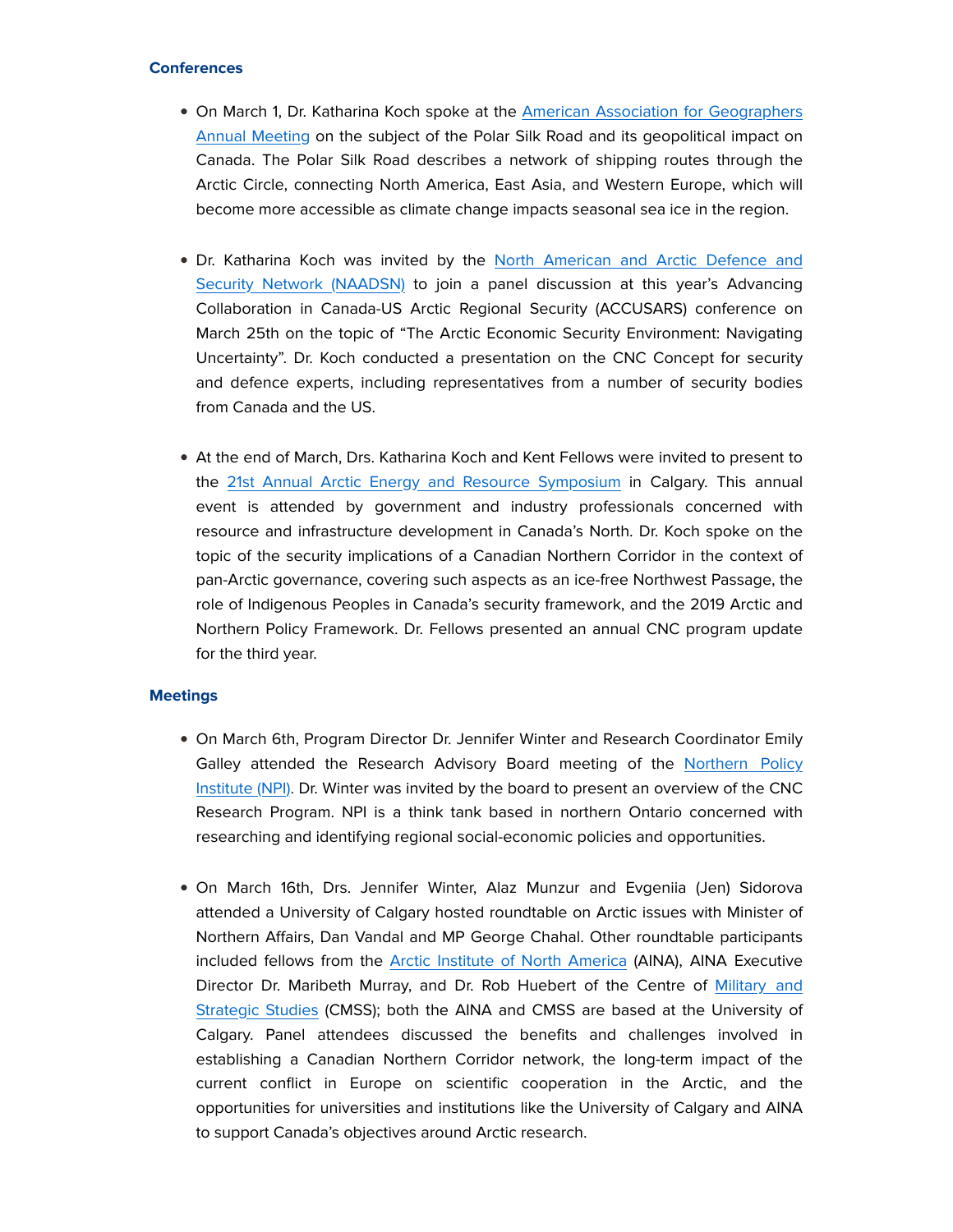• On April 1st, Drs. Jennifer Winter, Kent Fellows and Katharina Koch met with GNWT Minister Caroline Wawzonek to provide the minister with an update on the completed and ongoing research and engagement being conducted by both the research team and external experts for the CNC Research Program. Minister Wawzonek is a Member of the Legislative Assembly of the Northwest Territories and is additionally the Minister of Finance; Minister of Industry, Tourism and Investment; Minister responsible for the Status of Women; and Minister responsible for the Business Development and Investment Corporation.

### **Media**

- During the recent work stoppage at Canadian Pacific Railways, Dr. Kent Fellows gave multiple interviews to local and national outlets, including CTV National, 770CHQR Global News, and CBC Calgary, to discuss the relationship between Canadian Pacific, one of Canada's two national railway carriers, and the wider Canadian economy. Dr. Fellows' expertise on trade infrastructure in Canada has made him a frequent go-to source on infrastructure issues impacting national commerce and supply chains.
- With the launch of our Community Engagement sessions, research team members have been regularly called on to speak with local media regarding both the CNC Research Program generally and engagement activities more specifically. [The](https://em.ucalgary.ca/ol/h09Vc8TLdlhd6BYgutO1DPC0z3iYL8r66_EwRKa_h55riwVuYOPLdQyi0IAIS8t0aPqZCAZNQ9ZlyQgFSqaGct0QvPBUDxy3VTLzme_dboFCdK1TycJg86-kynlLqdzEh1XIVB5XESY6MVXEL7wogT7sA4UuAlHSoimSZdZlmTAcl7xZkNTt/jE1ZcsfPKllNoVdlsbPWNb760SHIf5anqah1DOXoxMY7zgZ9feGANkT4m5xBDps8ZuzTExcAFoJ1jQ1WHq2HeYdJ9fsQAk-kUS_6hOzOYMBeZLZ_1cIs-qai2WcAp9iMhhHfDFwdSX5iKQCSe_Iuiy_zOJUxUU6E9WnTPIMsjmUBi7sW14G_b6a372ay8AuZ4T6aC0Vy75y23mWkIKwztuMI7xQL3HEHXMHRxjGT85knjRAZ48ReoBBMoqRcJeB52h-obwPxyYjLfvx7RLv_ouzXueUPfz0aoIcmTyPlOVWLALi6XDZG60OLoSEWBQNjIwlSLbwqxyiDlFdDZfFcUjqeizktwGd5xv8Jj4j3sD3GX07ALBjbowW48g,,) [Northern View](https://em.ucalgary.ca/ol/h09Vc8TLdlhd6BYgutO1DPC0z3iYL8r66_EwRKa_h55riwVuYOPLdQyi0IAIS8t0aPqZCAZNQ9ZlyQgFSqaGct0QvPBUDxy3VTLzme_dboFCdK1TycJg86-kynlLqdzEh1XIVB5XESY6MVXEL7wogT7sA4UuAlHSoimSZdZlmTAcl7xZkNTt/jE1ZcsfPKllNoVdlsbPWNb760SHIf5anqah1DOXoxMY7zgZ9feGANkT4m5xBDps8ZuzTExcAFoJ1jQ1WHq2HeYdJ9fsQAk-kUS_6hOzOYMBeZLZ_1cIs-qai2WcAp9iMhhHfDFwdSX5iKQCSe_Iuiy_zOJUxUU6E9WnTPIMsjmUBi7sW14G_b6a372ay8AuZ4T6aC0Vy75y23mWkIKwztuMI7xQL3HEHXMHRxjGT85knjRAZ48ReoBBMoqRcJeB52h-obwPxyYjLfvx7RLv_ouzXueUPfz0aoIcmTyPlOVWLALi6XDZG60OLoSEWBQNjIwlSLbwqxyiDlFdDZfFcUjqeizktwGd5xv8Jj4j3sD3GX07ALBjbowW48g,,) (Prince Rupert), [Up North](https://em.ucalgary.ca/ol/h09Vd8PMdlhd6BYgutO1DPC0z3iYL8r66_EwRKa_h55riwVuYOPLdQyi0IAIS8t0aPqZCAZNQ9ZlyQgFSqaGct0QvPBUDxy3VTLzme_dboFCdK1TycJg86-kynlLqdzEh1XIVB5XESY6MVXEL7wogT7sA4UuAlHTqiiXZ99lmTAcl7xZkNTt/jExRc8LNI1lNoVdlsbPWNb760TbCedaruvNxAOTy18Fx1UFod6HdOUXmh5wAUcpmKPyOTAwfAYRpjw9UE_DaLdUZqqQIUxb_Sj7shaDIbIVHf7M-1cVk_uWs1mYXq86WgEnPHVocRTxvaxSPYLsvlnDpP4I3VwaV9DbCOoouiSYBkbQBxc2mdqeL73yrqGny1S2iAQhQ0MjLv3OILbhLuvAkuxUVzVICS8Lgyxzqzp9x8Qg-3P1NgT1e0e5fJ_pZ9AaPUGnR6qr9V85-YZiZkurG8ck5YSY4uacLb1nLeVyEG6SsQS90yBuoxTFtCT1HCilIE706iDqWrXVef7MdEXDlmSYi1jgW44JK5qz6pDyo) (Sudbury), [Timmins Today,](https://em.ucalgary.ca/ol/h09UcMPGdlhd6BYgutO1DPC0z3iYL8r66_EwRKa_h55riwVuYOPLdQyi0IAIS8t0aPqZCAZNQ9ZlyQgFSqaGct0QvPBUDxy3VTLzme_dboFCdK1TycJg86-kynlLqdzEh1XIVB5XESY6MVXEL7wogT7sA4UuAlHXry6VZt5lmTAcl7xZkNTt/jEhUdcDMIllNoVdlsbPWNb760SHJd5Whta9pBvPny4E91kUxfuPMOU2ihtZGD90gYPqbABATG91x0gNfCOGYMYxP9f5UBUb_XjTtza3VbIxCPL19zNR1sv30jjJW_I7dn1fYNlsBSyxBUD-FRYp5qQnuYMUMayKm21rmEIN3rQ0KoYsmwLqCUL-XryuO8G3X1jmvBXZvycao20ipCpcnqdkkulkC-HMLVuL-13jz0rIdphQZ0PhAl0xowehcFPFl5SqBenfnsbf-ZsR3UK_ghPjYr-0naxZvmNJ-Km_eKEnkOLyyahpU8wafrw,,) and [The Echo](https://em.ucalgary.ca/ol/h09VeMbPdlhd6BYgutO1DPC0z3iYL8r66_EwRKa_h55riwVuYOPLdQyi0IAIS8t0aPqZCAZNQ9ZlyQgFSqaGct0QvPBUDxy3VTLzme_dboFCdK1TycJg86-kynlLqdzEh1XIVB5XESY6MVXEL7wogT7sA4UuAlLfqi6SZtFlmTAcl7xZkNTt/j0BRdcfMLVlNoVdlsbPWK7r-iiCOeZel9Ll-Afir3903lkxxcf-APULnh55BFZ08YOyMPk8vFZVj0hlZCPmqLtN_qKUPWR6_Uy_AlK7RMqB6SKxf6ZhMy6H1jU8xi_yjs3vpDRs_ZXNIUiSLQZYNiB6zaL4mdhK99lrwEpUOmxs5kagC2N-Zc5ax41Ww1mnt7j26eWVt6vmU2H6ZGK5wy9A2q28Q0F0jROjSsDGS-roMhT8p775jlzZ85vJ2KJF7t0PYXyvi9tjPecJ9epCwhfHL) [Pioneer \(](https://em.ucalgary.ca/ol/h09VeMbPdlhd6BYgutO1DPC0z3iYL8r66_EwRKa_h55riwVuYOPLdQyi0IAIS8t0aPqZCAZNQ9ZlyQgFSqaGct0QvPBUDxy3VTLzme_dboFCdK1TycJg86-kynlLqdzEh1XIVB5XESY6MVXEL7wogT7sA4UuAlLfqi6SZtFlmTAcl7xZkNTt/j0BRdcfMLVlNoVdlsbPWK7r-iiCOeZel9Ll-Afir3903lkxxcf-APULnh55BFZ08YOyMPk8vFZVj0hlZCPmqLtN_qKUPWR6_Uy_AlK7RMqB6SKxf6ZhMy6H1jU8xi_yjs3vpDRs_ZXNIUiSLQZYNiB6zaL4mdhK99lrwEpUOmxs5kagC2N-Zc5ax41Ww1mnt7j26eWVt6vmU2H6ZGK5wy9A2q28Q0F0jROjSsDGS-roMhT8p775jlzZ85vJ2KJF7t0PYXyvi9tjPecJ9epCwhfHL)High Level) have featured items in the run up to local sessions.

# Connect with Us

Please forward this newsletter to those with an interest in pan-Canadian corridor development.

Had this newsletter forwarded to you? Subscribe to the Canadian Northern Corridor mailing list to receive our newsletters, announcements on new research releases and upcoming webinars, and the latest information on our community and stakeholder engagement activities.

Have a question? Please email us at [corridor@ucalgary.ca.](https://em.ucalgary.ca/ol/h09UdczPdlhd6BYgutO1DPC0z3iYL8r66_EwRKa_h55riwVuYOPLdQyi0IAIS8t0aPqZCAZNQ9ZlyQgFSqaGct0QvPBUDxy3VTLzme_dboFCdK1TycJg86-kynlLqdzEh1XIVB5XESY6MVXEL7wogT7sA4UuAlLToyOTYNNlmTAcl7xZkNTt/j0xYeMbKL1xYvEti5KaaLbv_ljHPaLi9uL1xDvb0y4E92BdzefjwLE7k1f5lJYoeULCzNQtARr9V4S15O8eweNRx3_d5PWOkcBLSjIKON6NLWKVJ0OBQ2LqI31M0vsiEnBH-B2oLWFd8Ryu2a7cUyQn3PqgsbSGi7kzbZYAUiAY8vbAB75qPLrfhw3WJ2V3U9meaLntu9M-f4gSvW8k7mtgArRYT3no1RcX09ib-)

# Reference Us

CNC research is freely available on the CNC website. Those who wish to use our research in their work should properly cite our publications and provide the following disclaimer in their materials.

The Canadian Northern Corridor Research Program provides rigorous, objective study of the Corridor Concept to inform public policy and does not endorse any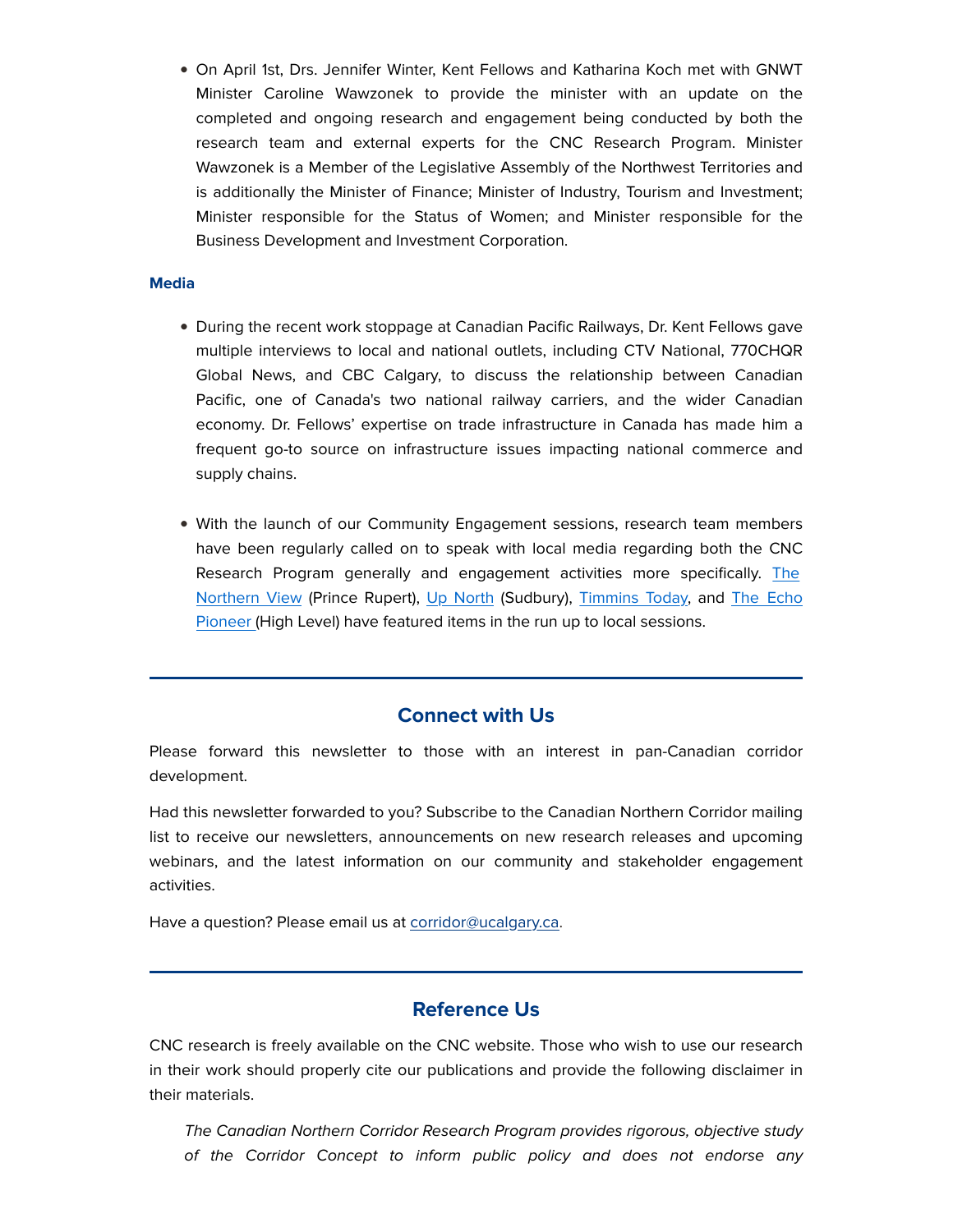### About Us

At the Canadian Northern Corridor Research Program, we are investigating the feasibility, desirability, and acceptability of a connected series of infrastructure corridors throughout Canada. We are concerned with infrastructure that supports the movement of people, goods, services and information regionally and internationally.

We provide objective, independent research that is academically led and peer reviewed. Our research draws upon the expertise of academic researchers and subject matter experts across Canada.

The CNC Research Program is situated in the School of Public Policy at the University of Calgary. As a research institute, we focus on a multi-modal corridor concept and do not advocate for any particular type of infrastructure, industry or route.

The CNC Research Program gratefully acknowledges funding from the Government of Alberta, Prairies Economic Development Canada (formerly Western Economic Diversification), the Social Sciences and Humanities Research Council, the School of Public Policy and the University of Calgary.

# Édition Printemps 2022

Depuis la dernière mise à jour, le programme de recherche sur le corridor nordique canadien a lancé avec succès son programme d'engagement communautaire avec la tenue de quatre événements virtuels ainsi que l'inauguration de la [plateforme](https://em.ucalgary.ca/ol/h09Vd8XKdlhd6BYgutO1DPC0z3iYL8r66_EwRKa_h55riwVuYOPLdQyi0IAIS8t0aPqZCAZNQ9ZlyQgFSqaGct0QvPBUDxy3VTLzme_dboFCdK1TycJg86-kynlLqdzEh1XIVB5XESY6MVXEL7wogT7sA4UuAlLTqyyUZ9JlmTAcl7xZkNTt/j0xQd8HNLllNoVdlsbPWIafumjvHe5-t9b98Rqjr2dsBzUd1L8H7AVnDvYp8KJtiMMaqICMxMrdExFhpP-KxSqJW0txwB2LmABX6qbDgY6x_VqZe2_JQ672j1i03pPiHinrcKmIlQnlYKTKNZ4cvth_CJKc5DwSw7lX1DYompSAs1rlR7pSCUaqm4SG0727V_DuKPAlus5HK61O9Hs5drf0Sh2Qm_UMf) [d'engagement en ligne](https://em.ucalgary.ca/ol/h09Vd8XKdlhd6BYgutO1DPC0z3iYL8r66_EwRKa_h55riwVuYOPLdQyi0IAIS8t0aPqZCAZNQ9ZlyQgFSqaGct0QvPBUDxy3VTLzme_dboFCdK1TycJg86-kynlLqdzEh1XIVB5XESY6MVXEL7wogT7sA4UuAlLTqyyUZ9JlmTAcl7xZkNTt/j0xQd8HNLllNoVdlsbPWIafumjvHe5-t9b98Rqjr2dsBzUd1L8H7AVnDvYp8KJtiMMaqICMxMrdExFhpP-KxSqJW0txwB2LmABX6qbDgY6x_VqZe2_JQ672j1i03pPiHinrcKmIlQnlYKTKNZ4cvth_CJKc5DwSw7lX1DYompSAs1rlR7pSCUaqm4SG0727V_DuKPAlus5HK61O9Hs5drf0Sh2Qm_UMf) et d'une nouvelle [page Facebook.](https://em.ucalgary.ca/ol/h09Uc8XMdlhd6BYgutO1DPC0z3iYL8r66_EwRKa_h55riwVuYOPLdQyi0IAIS8t0aPqZCAZNQ9ZlyQgFSqaGct0QvPBUDxy3VTLzme_dboFCdK1TycJg86-kynlLqdzEh1XIVB5XESY6MVXEL7wogT7sA4UuAlLSrSKRYNNlmTAcl7xZkNTt/j01WecTKL1lNoVdlsbPWNb760TPBeZ2qtLN2R_Tp34AK3ElzUcLsHU_oidRUQ585cdaKDglNPqRY2CBtQ82hddAV1cF8KmCTfx771JD_bal4U6Jb9ext3Pz99mUsu-eOs23rG2IJc0B4cQCTJI0uoTj_FoAAciiF8k-MAZctpCc6p5gQ4Yj7eoSg1UeY-EH_5BHdMARF4ui3806mXo1wscQRsUUssENxLbH37DTVlYsTgzUD0O5iniU,) L'équipe de recherche s'est également intéressée à un certain nombre d'occasions de mobilisation des connaissances de haut niveau.

### La Recherche

En mars, nous avons publié trois nouveaux documents de recherche qui traitent respectivement des coûts de transaction du développement des infrastructures au Canada, des principales considérations constitutionnelles liées au corridor nordique et de la place potentielle du Canada sur le marché des éléments de terres rares. Nous sommes toujours en train de mettre à jour nos documents de recherche pour rendre plus de résultats de recherche disponibles en anglais et en français.

[Réduction des coûts de transaction pour les projets de corridor d'infrastructure au](https://em.ucalgary.ca/ol/h09VdsDIdlhd6BYgutO1DPC0z3iYL8r66_EwRKa_h55riwVuYOPLdQyi0IAIS8t0aPqZCAZNQ9ZlyQgFSqaGct0QvPBUDxy3VTLzme_dboFCdK1TycJg86-kynlLqdzEh1XIVB5XESY6MVXEL7wogT7sA4UuAlHXrSiUZNFlmTAcl7xZkNTt/jEhWc8HOLVlNoVdlsbPWNb760SXPdpGroq9-Afjp3oE92AdpYqHMN0_7jd1FU4ciaeafBRFfQcAzkUMJSK-7X9ISt9xTDVOzSy_tlaLOep9LPIR80Mhi5uWRymULrs7MgljKVkIFVE54aw3ARIsZnBHSab0XVlPS1U_gFKYCuw0M0Ywh1LadX6Wc0l6s1hCewjCnJWtxxfC8-HG7P6h-jtEP8nMqzVU-W_DVzh7FyohonTY1zeNFrzl7weYiJ_58ziexUyHa7KurS71WRJyeifDo7ukzRQ0nhYEmI32GeQqyAIuKLhVH2wC0szctIgI,) **[Canada](https://em.ucalgary.ca/ol/h09VdsDIdlhd6BYgutO1DPC0z3iYL8r66_EwRKa_h55riwVuYOPLdQyi0IAIS8t0aPqZCAZNQ9ZlyQgFSqaGct0QvPBUDxy3VTLzme_dboFCdK1TycJg86-kynlLqdzEh1XIVB5XESY6MVXEL7wogT7sA4UuAlHXrSiUZNFlmTAcl7xZkNTt/jEhWc8HOLVlNoVdlsbPWNb760SXPdpGroq9-Afjp3oE92AdpYqHMN0_7jd1FU4ciaeafBRFfQcAzkUMJSK-7X9ISt9xTDVOzSy_tlaLOep9LPIR80Mhi5uWRymULrs7MgljKVkIFVE54aw3ARIsZnBHSab0XVlPS1U_gFKYCuw0M0Ywh1LadX6Wc0l6s1hCewjCnJWtxxfC8-HG7P6h-jtEP8nMqzVU-W_DVzh7FyohonTY1zeNFrzl7weYiJ_58ziexUyHa7KurS71WRJyeifDo7ukzRQ0nhYEmI32GeQqyAIuKLhVH2wC0szctIgI,)** 

André Le Dressay, Jason Calla et Jason Reeves | Mars 2022| [Webinaire](https://em.ucalgary.ca/ol/h09Ucs3Gdlhd6BYgutO1DPC0z3iYL8r66_EwRKa_h55riwVuYOPLdQyi0IAIS8t0aPqZCAZNQ9ZlyQgFSqaGct0QvPBUDxy3VTLzme_dboFCdK1TycJg86-kynlLqdzEh1XIVB5XESY6MVXEL7wogT7sA4UuAlLTrS-WZtNlmTAcl7xZkNTt/j0xWdMPML1lNoVdlsbPWO6b4iyCOeJ3ngZhHItO21tgB4W0hf-fbB1Xgg458KKsqSdzHLDYZQ8VO9C15O8GyWYQUy9BfL3eQThPWra35O9VgdJ1i5s1Azo-39Wc2m8mXlFKBO0ErRWlKdCWwQr0osHDTIJ4bUDGl32_2L9ckqzwmsYUJ06ujWeCwrkum3Gjf_i_cIEtX99GV7lTkH846ytYOvlNz32YMbtjT4SDU-w,,)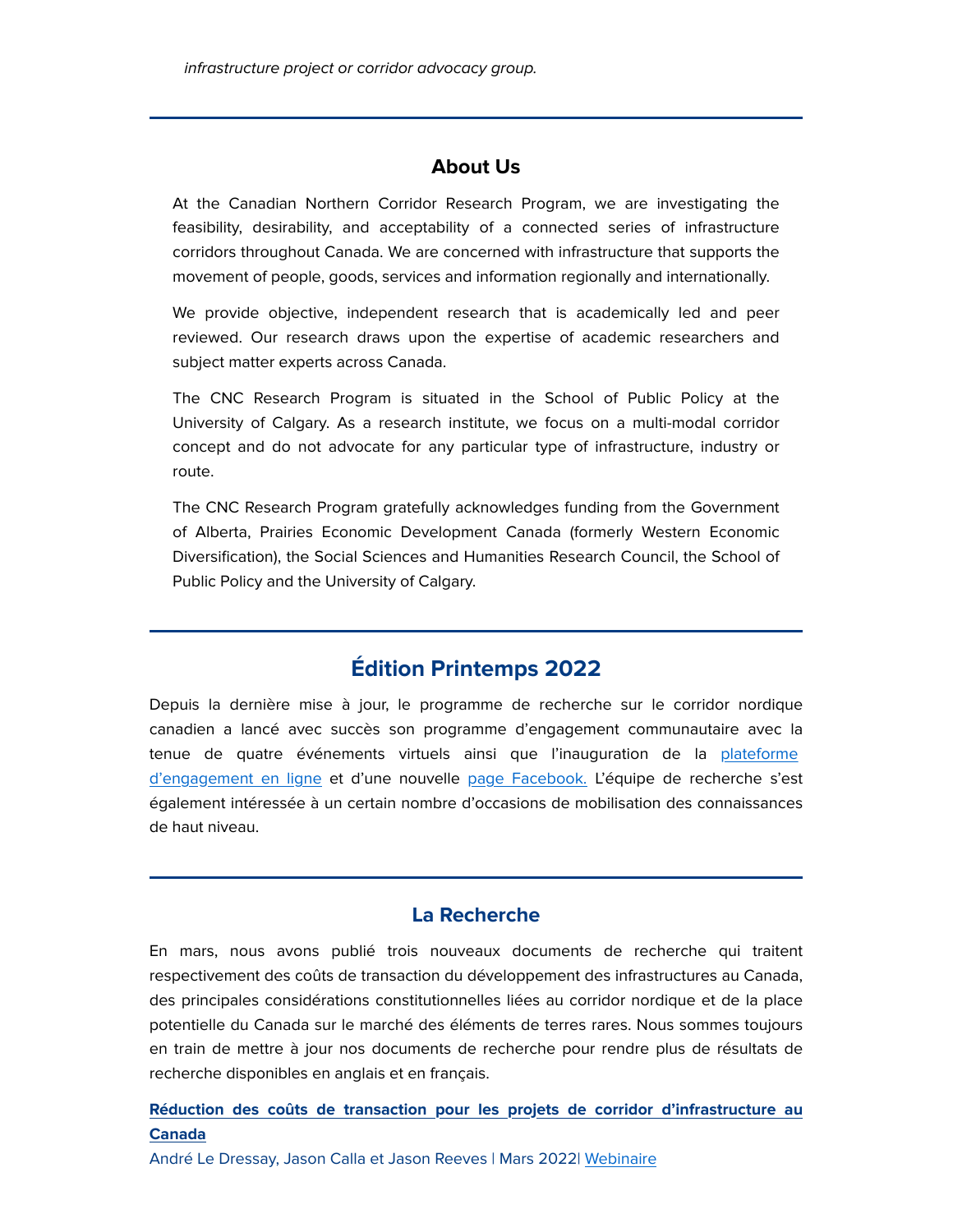Ce document a recours à une analyse comparative des systèmes pour déterminer les coûts de transaction spécifiques dans quatre domaines : l'historique, les processus de développement des infrastructures, les systèmes fiscaux et les systèmes économiques. Nous soutenons qu'il est possible de réduire considérablement ces coûts de transaction en mettant systématiquement à contribution les compétences autochtones en matière de fiscalité, d'infrastructure et des terres, car cela garantira irrévocablement que les communautés et les peuples autochtones puissent bénéficier des mêmes avantages fiscaux et économiques, provenant des projets de corridor d'infrastructure, que les autres Canadiens et Canadiennes de même que les autres gouvernements.

### **Aperçu et évalua�on des principales ques�ons cons�tu�onnelles rela�[ves au corridor nordique](https://em.ucalgary.ca/ol/h09Vd8POdlhd6BYgutO1DPC0z3iYL8r66_EwRKa_h55riwVuYOPLdQyi0IAIS8t0aPqZCAZNQ9ZlyQgFSqaGct0QvPBUDxy3VTLzme_dboFCdK1TycJg86-kynlLqdzEh1XIVB5XESY6MVXEL7wogT7sA4UuAlHWqyOUbddlmTAcl7xZkNTt/jElQeMHHK1lNoVdlsbPWNb760SXPdpGroq9-Afjp3oE92AdpYqHMN0_7jd1FU4ciaeafBRFfQcAzkkMIS6-7X9IXxdxTDVOzSy_tlaLOep9LPIRh08tk_Ly2500QpMeXgBGeR18KRi5hbxKifbAr2RDTCYgPalqqznKRYKgXvQkppJoh0saaWLGQzVG23W3r4BbabH94zdCh5n2NK4tHnOQwq1Qi5h0Uc8Xz-xPX4ZEOqy4PuNhngyRgxN5XNP5ysBS-SgrX3IL9duBKEbHnqOTbkOQ7dUwjka89a2DVIQOgWNrJeC1w40S7oB8rCR5sMyNj) [canadien](https://em.ucalgary.ca/ol/h09Vd8POdlhd6BYgutO1DPC0z3iYL8r66_EwRKa_h55riwVuYOPLdQyi0IAIS8t0aPqZCAZNQ9ZlyQgFSqaGct0QvPBUDxy3VTLzme_dboFCdK1TycJg86-kynlLqdzEh1XIVB5XESY6MVXEL7wogT7sA4UuAlHWqyOUbddlmTAcl7xZkNTt/jElQeMHHK1lNoVdlsbPWNb760SXPdpGroq9-Afjp3oE92AdpYqHMN0_7jd1FU4ciaeafBRFfQcAzkkMIS6-7X9IXxdxTDVOzSy_tlaLOep9LPIRh08tk_Ly2500QpMeXgBGeR18KRi5hbxKifbAr2RDTCYgPalqqznKRYKgXvQkppJoh0saaWLGQzVG23W3r4BbabH94zdCh5n2NK4tHnOQwq1Qi5h0Uc8Xz-xPX4ZEOqy4PuNhngyRgxN5XNP5ysBS-SgrX3IL9duBKEbHnqOTbkOQ7dUwjka89a2DVIQOgWNrJeC1w40S7oB8rCR5sMyNj)**

#### Dwight Newman | Mars 2022 | [Webinaire](https://em.ucalgary.ca/ol/h09Vec3Hdlhd6BYgutO1DPC0z3iYL8r66_EwRKa_h55riwVuYOPLdQyi0IAIS8t0aPqZCAZNQ9ZlyQgFSqaGct0QvPBUDxy3VTLzme_dboFCdK1TycJg86-kynlLqdzEh1XIVB5XESY6MVXEL7wogT7sA4UuAlLTrSOWZddlmTAcl7xZkNTt/j0xWeMPPK1lNoVdlsbPWO6b4iyCOeJ3nmIpHIs3Q_8MK8Vshf-fbB1Xgg458KKsqSdzHLDYZQ8VO9C15O8GyWYQUy9BfL3eQThPWra35O9VgdJ1i5s1Azo-39Wc2m8mXlFKBO0ErRWlKdCWwQr0osHDTIJ4bUDGl32_2L9ckqzwmsYUJ06ujWeCwrkum3Gjf_i_cIEtX99GV7lTkH846ytYOvlNz32YMbtjT4SDU-w,,)

Ce rapport examine en profondeur certains des principaux aspects constitutionnels associés au développement du corridor nordique. Il examine à la fois comment la Constitution canadienne peut faciliter un tel développement et comment elle peut faire obstacle au projet.

### **Tendances des poli�[ques d'infrastructure : Marché mondial des éléments de terres rares](https://em.ucalgary.ca/ol/h09UdMbLdlhd6BYgutO1DPC0z3iYL8r66_EwRKa_h55riwVuYOPLdQyi0IAIS8t0aPqZCAZNQ9ZlyQgFSqaGct0QvPBUDxy3VTLzme_dboFCdK1TycJg86-kynlLqdzEh1XIVB5XESY6MVXEL7wogT7sA4UuAlLfrC6UZ9JlmTAcl7xZkNTt/j0BXdcHNLllNoVdlsbPWNb760SXPdpGroq9-Afjp3oE92AdpYqHMN0_7jd1FU4ciaeafBRFfQcAzkkMISa-7X9ISt8d4LgyfbRXFtZOUf4lILrl4yP518KP49VQ8svG3y3H4AB9bb0VNRSe8Tpok0AzCMrQVfRWv01bNFtN7si0hlIcI96OMb56zyEK04ELIoQeAEVRlwtG4x3e-BK0nr8cPh04WynUySvqm5ALT7IgdpCMC_cgkiUlX8NVeOdtysgeTdDfz6ovwF_s5EuSzn-Pg68ofRQ0Proc7aFc,)** Alaz Munzur| Mars 2022

L'utilisation d'éléments de terres rares (ETR) est fondamentale pour de nombreuses applications finales de haute technologie, notamment les secteurs de l'électronique et des transports. Cependant, les fabricants se trouvent confrontés à d'importants défis pour se procurer suffisamment d'ETR en raison des perturbations de la chaîne d'approvisionnement et des longs délais de réalisation des projets de nouvelles mines. Un programme politique solide est nécessaire si le Canada veut se placer comme « fournisseur mondial de choix » pour ces minéraux.

#### Voici les publications de recherche à venir :

- Aperçu et évaluation des principaux défis d'ingénierie dans le Nord et le Moyen-Nord du Canada.
- Différencier le Nord canadien pour un développement cohérent des infrastructures
- La surveillance environnementale communautaire pour favoriser l'intégration des connaissances autochtones et locales dans le contexte du corridor nordique canadien

### Engagement des Communauté et des Parties Prenantes

Nous sommes heureux d'annoncer le commencement des séances d'engagement communautaire. Depuis la première semaine de mars, nous avons organisé des événements virtuels dans les municipalités de High Level (Alberta), Thunder Bay (Ontario), Timmins (Ontario) et Prince Rupert (Colombie-Britannique). Ces sessions ont réuni un mélange de professionnels du gouvernement civil et du développement communautaire ainsi que des propriétaires d'entreprises locales et des membres de la communauté intéressés. En parallèle, nous avons continué à développer notre site d'engagement en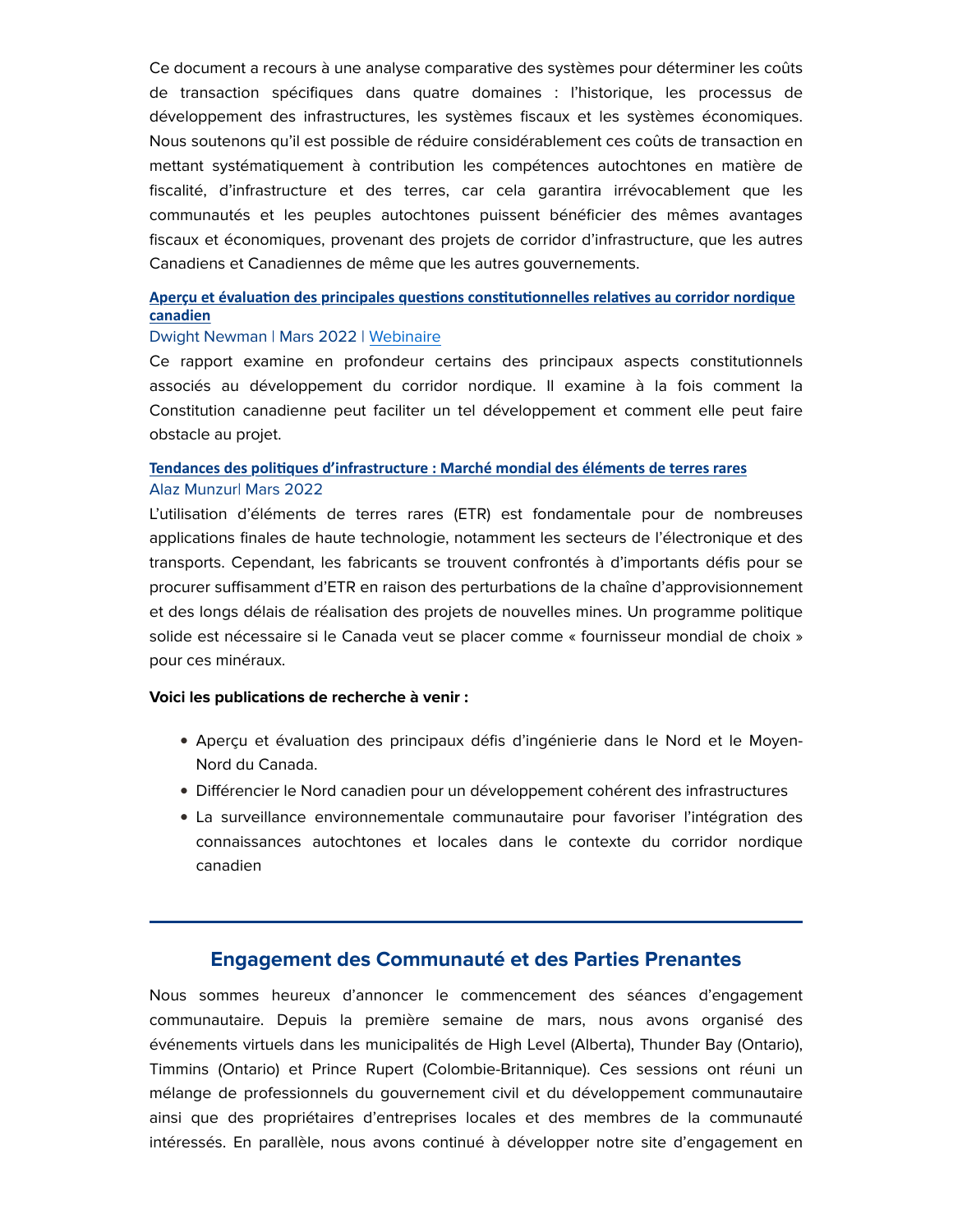ligne [\(www.cncengage.ca\)](https://em.ucalgary.ca/ol/h09VecfPdlhd6BYgutO1DPC0z3iYL8r66_EwRKa_h55riwVuYOPLdQyi0IAIS8t0aPqZCAZNQ9ZlyQgFSqaGct0QvPBUDxy3VTLzme_dboFCdK1TycJg86-kynlLqdzEh1XIVB5XESY6MVXEL7wogT7sA4UuAlLTriqXY9JlmTAcl7xZkNTt/j0xVccLJLllNoVcspLOONb6jnDvDf5avurt4R_TnjcI1zXdqfeeSFXXWkP9kRb8GbLnLLjYxMrFA5ylcTtGwfqR22ON1Imy-e2-nrqTzfrdCUIVUzuxmzJmxzWYL5--Mt1nUL18tbVpubDLQXa8uvDLVErU3aBnX_UzVG7MbkS0xjZlX0seTe5qY4mG6p1DcxiaeOlV1vNLMug29A5h4zOA3lVIczVIzbtk,), où les résidents des communautés participantes peuvent faire part de leurs commentaires, préoccupations et questions, et ce, qu'ils aient ou non assisté à la séance d'engagement dans leur communauté. Nous avons aussi lancé une [page](https://em.ucalgary.ca/ol/h09UeMLJdlhd6BYgutO1DPC0z3iYL8r66_EwRKa_h55riwVuYOPLdQyi0IAIS8t0aPqZCAZNQ9ZlyQgFSqaGct0QvPBUDxy3VTLzme_dboFCdK1TycJg86-kynlLqdzEh1XIVB5XESY6MVXEL7wogT7sA4UuAlLSrSKRbdFlmTAcl7xZkNTt/j01WecTHLVlNoVdlsbPWNb760TPBeZ2qtLN2R_Tp34AK3ElzUcLsHU_oidRUQ585cdaKDglNPqRY2CBtQ82hddAV1cF8KmCTfx771JD_bal4U6Jb9ext3Pz99mUsu-eOs23rG2IJc0B4cQCTJI0uoTj_FoAAciiF8k-MAZctpCc6p5gQ4Yj7eoSg1UeY-EH_5BHdMARF4ui3806mXo1wscQRsUUssENxLbH37DTVlYsTgzUD0O5iniU,) [Facebook](https://em.ucalgary.ca/ol/h09UeMLJdlhd6BYgutO1DPC0z3iYL8r66_EwRKa_h55riwVuYOPLdQyi0IAIS8t0aPqZCAZNQ9ZlyQgFSqaGct0QvPBUDxy3VTLzme_dboFCdK1TycJg86-kynlLqdzEh1XIVB5XESY6MVXEL7wogT7sA4UuAlLSrSKRbdFlmTAcl7xZkNTt/j01WecTHLVlNoVdlsbPWNb760TPBeZ2qtLN2R_Tp34AK3ElzUcLsHU_oidRUQ585cdaKDglNPqRY2CBtQ82hddAV1cF8KmCTfx771JD_bal4U6Jb9ext3Pz99mUsu-eOs23rG2IJc0B4cQCTJI0uoTj_FoAAciiF8k-MAZctpCc6p5gQ4Yj7eoSg1UeY-EH_5BHdMARF4ui3806mXo1wscQRsUUssENxLbH37DTVlYsTgzUD0O5iniU,) pour permettre aux membres de la communauté d'accéder plus facilement aux informations concernant les séances locales d'engagement.

À la fin avril, deux membres de l'équipe de recherche se rendront dans le nord du Manitoba accompagnés de deux animateurs de Cascade Projects. Nous sommes impatients de pouvoir enfin dialoguer en personne avec les membres de la communauté et nous ne manquerons pas de publier quelques photos de notre visite dans la prochaine infolettre!

Les tables rondes du programme d'engagement auprès de l'industrie ont commencé au début d'avril avec des représentants de l'industrie du transport de partout au pays; les tables rondes pour l'énergie, les télécommunications, le tourisme et les ressources naturelles auront lieu avant la fin du printemps. Le 12 avril, nous avons rencontré des représentants d'organisations non gouvernementales vouées à l'enseignement postsecondaire, à la formation professionnelle et à l'emploi pour discuter de la relation entre, d'une part, la planification et le développement d'infrastructures matérielles, telles que les routes et les réseaux de télécommunications, et, d'autre part, les questions d'infrastructures immatérielles comme les systèmes d'éducation. du programme de recherche sur le CNC

### *Par�ciper aux tables rondes auprès des par�es prenantes*

- Travaillez-vous dans l'un des secteurs suivants?
	- Gouvernement territorial ou société d'État
	- Gouvernement autochtone
	- Ressources naturelles, énergie, commerce ou agriculture
	- Télécommunications
	- Tourisme
	- ONG sociale ou environnementale
	- Finances ou groupe financier autochtone
- Êtes-vous en mesure de représenter votre organisation, secteur ou groupe d'intérêt et avez-vous l'autorité de parler en son nom?

Si vous avez répondu « oui » à ces deux questions que vous êtes intéressé à représenter votre organisation, secteur ou groupe d'intérêt à l'une des tables rondes, veuillez communiquer avec nous à [corridor@ucalgary.ca.](https://em.ucalgary.ca/ol/h09Uc8XKdlhd6BYgutO1DPC0z3iYL8r66_EwRKa_h55riwVuYOPLdQyi0IAIS8t0aPqZCAZNQ9ZlyQgFSqaGct0QvPBUDxy3VTLzme_dboFCdK1TycJg86-kynlLqdzEh1XIVB5XESY6MVXEL7wogT7sA4UuAlLToyOTZtNlmTAcl7xZkNTt/j0xYeMbML1xYvEti5KaaLbv_ljHPaLi9uL1xDvb0y4E92BdzefjwLE7k1f5lJYoeULCzNQtARr9V4S15O8eweNRx3_d5PWOkcBLSjIKON6NLWKVJ0OBQ2LqI31M0vsiEnBH-B2oLWFd8Ryu2a7cUyQn3PqgsbSGi7kzbZYAUiAY8vbAB75qPLrfhw3WJ2V3U9meaLntu9M-f4gSvW8k7mtgArRYT3no1RcX09ib-)

# Calendrier des tables rondes au près des parties prenantes : avril - juin 2022 (sous réserve de modifications)

### \* Toutes les séances se déroulent de 10 h à 12 h HAR, sauf indication contraire

- Industrie 5 Ressources naturelles : 31 mai
- Financement et finances autochtone : 8 juin
- Gouvernements autochtones (Ouest) : 14 juin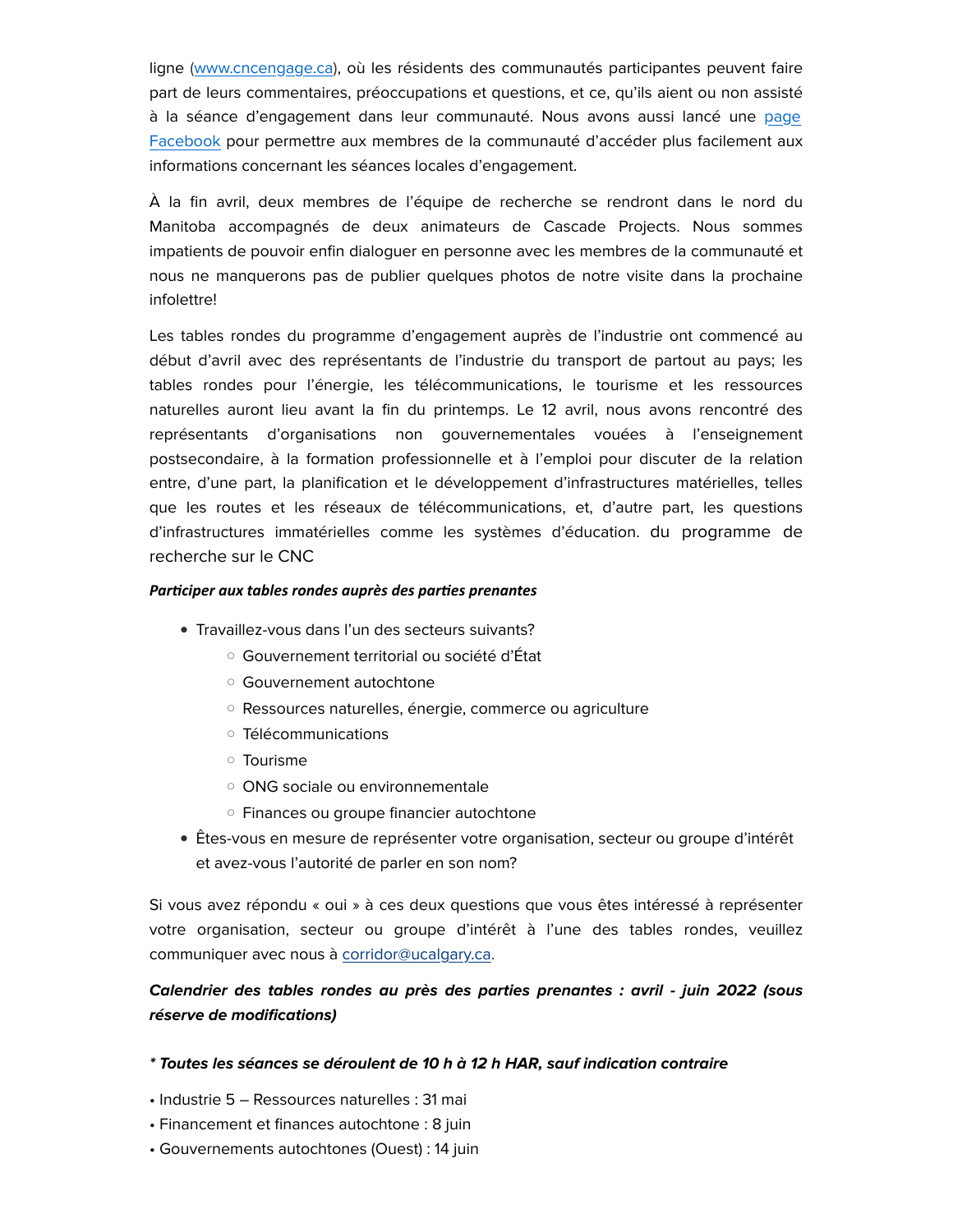- ONG sociales 2 : 22 juin
- Gouvernements autochtones (Est) 28 juin

# Partage des Connaissances

### **CONFÉRENCES**

• Le 1er mars, Katharina Koch a pris la parole lors de l'assemblée annuelle de [l'Association des géographes américains \(AAG\)](https://em.ucalgary.ca/ol/h09UecPIdlhd6BYgutO1DPC0z3iYL8r66_EwRKa_h55riwVuYOPLdQyi0IAIS8t0aPqZCAZNQ9ZlyQgFSqaGct0QvPBUDxy3VTLzme_dboFCdK1TycJg86-kynlLqdzEh1XIVB5XESY6MVXEL7wogT7sA4UuAlLRoi6SbNJlmTAcl7xZkNTt/j05ZdcfGLllNoVdlsbPWNb760TTBfdanqbsyDOHj3NstlhouIL6COUDoxdJfEoczaaSTBAcEGp5mj1NVEfSqaI9Lp9hpMlmebWLStKiKOqJ6UJVS_eZE-_yU_WIhnP-UunXhBWxaGF9pTRenZZ4Roy_KN6MSSxaB9DbzO6ImhA4YppAv1JqfMIek9Uuvx2bj-AKUZFZK8O-v0lG5NZFOyNNUh0cNxEk0Z7Li-R_U0rIhoX4oorwmjBNu5KtFFuN72DaLSzfa) au sujet de la route polaire de la soie et de son impact géopolitique sur le Canada. On entend, par route polaire de la soie, un réseau de routes maritimes au sein du cercle polaire arctique qui relie l'Amérique du Nord, l'Asie de l'Est et l'Europe occidentale. Ces régions deviendront plus accessibles à mesure que le changement climatique aura un impact sur la glace de mer saisonnière dans la région.

•Katharina Koch a été invitée par le [Réseau de défense et de sécurité de l'Amérique](https://em.ucalgary.ca/ol/h09UdMHPdlhd6BYgutO1DPC0z3iYL8r66_EwRKa_h55riwVuYOPLdQyi0IAIS8t0aPqZCAZNQ9ZlyQgFSqaGct0QvPBUDxy3VTLzme_dboFCdK1TycJg86-kynlLqdzEh1XIVB5XESY6MVXEL7wogT7sA4UuAlLTqCOVbNNlmTAcl7xZkNTt/j0xTeMDGL1lNoVdlsbPWNb760TvBe5y7tfJ-CLi538Qq5lxxebHiDHj3pOYIMaY7NbyxNSMxMrFG5QgMK8WXWLZi7N10Jk2RDGPRhYjLVYFvQJNh8cZSzryw3m5ImNOnl0TqGWwja3NkUEupebEYiw_FFYQURVOAzW_vAb8umREAoe4Ag6qtVJ-t6Wny4V7s_yWAMFkl95bLu12zDYs9rOErrHkB6kU1RA,,) [du Nord et de l'Arctique \(NAADSN\)](https://em.ucalgary.ca/ol/h09UdMHPdlhd6BYgutO1DPC0z3iYL8r66_EwRKa_h55riwVuYOPLdQyi0IAIS8t0aPqZCAZNQ9ZlyQgFSqaGct0QvPBUDxy3VTLzme_dboFCdK1TycJg86-kynlLqdzEh1XIVB5XESY6MVXEL7wogT7sA4UuAlLTqCOVbNNlmTAcl7xZkNTt/j0xTeMDGL1lNoVdlsbPWNb760TvBe5y7tfJ-CLi538Qq5lxxebHiDHj3pOYIMaY7NbyxNSMxMrFG5QgMK8WXWLZi7N10Jk2RDGPRhYjLVYFvQJNh8cZSzryw3m5ImNOnl0TqGWwja3NkUEupebEYiw_FFYQURVOAzW_vAb8umREAoe4Ag6qtVJ-t6Wny4V7s_yWAMFkl95bLu12zDYs9rOErrHkB6kU1RA,,) à se joindre à une table ronde lors du congrès sur l'amélioration de la collaboration Canada-É.-U. pour la sécurité régionale de l'Arctique (ACCUSARS), le 25 mars dernier. Le thème de sa conférence était « L'environnement de la sécurité économique de l'Arctique : naviguer dans l'incertitude ». Mme Koch a fait une présentation sur le concept du CNC à l'intention d'experts de la sécurité et de la défense, notamment des représentants d'organismes de sécurité au Canada et aux États-Unis.

• Fin mars, Katharina Koch et Kent Fellows ont été invités à faire une présentation lors du [21e Symposium annuel sur l'énergie et les ressources de l'Arctique à](https://em.ucalgary.ca/ol/h09Uc8bPdlhd6BYgutO1DPC0z3iYL8r66_EwRKa_h55riwVuYOPLdQyi0IAIS8t0aPqZCAZNQ9ZlyQgFSqaGct0QvPBUDxy3VTLzme_dboFCdK1TycJg86-kynlLqdzEh1XIVB5XESY6MVXEL7wogT7sA4UuAlLRoymQYNBlmTAcl7xZkNTt/j05YcsXKLFlNoVdlsbPWNb760TbBdJmssr1zAPn1xsYqzFx7PO_ANQ7umtBFFZE3a-yMBhtfTJ1q1DNMFevIUbR54tloUmyGUWuqr5X7TqxvVpF3iPBE_YyT-nYtg_COsQiUJ0onUUtgRTe6e5IntwzzJZYtEjGJ337ZE5cAsQMKjYlJ4oKlRbyG2Va0wl6W6wKaGmVF6cSi4njvCMxSnf4tplM-ukQ8V_Pm7THPmq9y-Xc6-u1l2itZ3O9KBct98yo,) Calgary. Cet événement rassemble des professionnels du gouvernement et de l'industrie qui s'intéressent au développement des ressources et des infrastructures dans le Nord canadien. Mme Koch a parlé des répercussions d'un corridor nordique canadien sur la sécurité dans le contexte de la gouvernance panarctique, en couvrant des aspects tels qu'un passage du Nord-Ouest libre de glace, le rôle des peuples autochtones dans le cadre de la sécurité du Canada et le Cadre stratégique pour l'Arctique et le Nord du Canada (2019). M. Fellows a présenté, pour la troisième fois, une mise à jour annuelle du programme du CNC.

### RÉUNIONS

• Le 6 mars, la directrice du programme, Jennifer Winter, et la coordonnatrice de la recherche, Emily Galley, ont assisté à la réunion du conseil consultatif de recherche de [l'Institut des politiques du Nord.](https://em.ucalgary.ca/ol/h09VeMXNdlhd6BYgutO1DPC0z3iYL8r66_EwRKa_h55riwVuYOPLdQyi0IAIS8t0aPqZCAZNQ9ZlyQgFSqaGct0QvPBUDxy3VTLzme_dboFCdK1TycJg86-kynlLqdzEh1XIVB5XESY6MVXEL7wogT7sA4UuAlLQrCuRY9FlmTAcl7xZkNTt/j09XcMTJLVlNoVdlsbPWNb760TvPaIygvq5zGfjq28wnl0t_Pe3dLEjshNYeGoAza6y9UkcxRJFo00EJSLjbfZNQpfhWH36mVzCirZXjd6F7KJlH1ZE00JyE-UEkjfiGxm3pC2s4YmdETSuRSut4qjjOIaovfjKg6FbGBrY3iS4GyI8K85ezW6OX1lii_XCL2CWADF5PxuSP3UbsC65-teM5skQd4HR1ebXO5Rzr264_-zIh3_9ngxhnru8lcJhp7xKbCRPVzpzAaup7UYw,) Le conseil invitait Mme Winter à présenter un aperçu du programme de recherche sur le CNC. L'Institut des politiques du Nord, basé dans le nord de l'Ontario, est un groupe de réflexion qui s'intéresse à la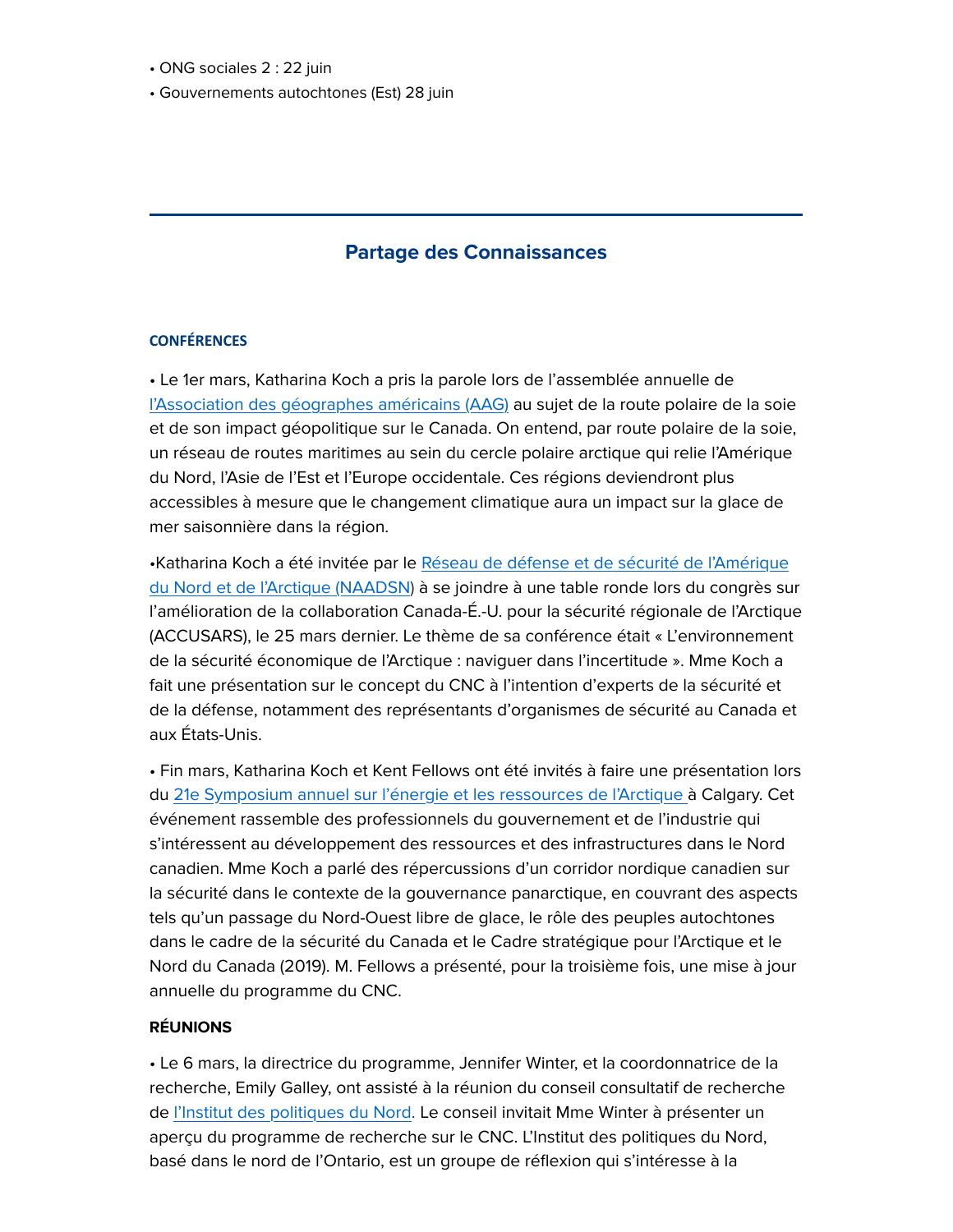recherche et au possibilités politiques et socio-économiques régionales.

• Le 16 mars, Jennifer Winter, Alaz Munzur et Evgeniia (Jen) Sidorova ont assisté, avec le ministre des Affaires du Nord, Dan Vandal et le député George Chahal, à une table ronde sur l'Arctique organisée par l'Université de Calgary. Parmi les participants figuraient également des chercheurs de [l'Institut arctique d'Amérique du Nord \(AINA\),](https://em.ucalgary.ca/ol/h09UcsbJdlhd6BYgutO1DPC0z3iYL8r66_EwRKa_h55riwVuYOPLdQyi0IAIS8t0aPqZCAZNQ9ZlyQgFSqaGct0QvPBUDxy3VTLzme_dboFCdK1TycJg86-kynlLqdzEh1XIVB5XESY6MVXEL7wogT7sA4UuAlLTrSOVZtRlmTAcl7xZkNTt/j0xWeMDMKFlNoVdlsbPWI7vuizzDNI2rurB6COX_nMw_lhdzefjwLE7k1f5lJYoeULCzNQtARr9V4S15O8eweNRx3_d5PWOkcBLSjIKON6NLWKVJ0OBQ2LqI31M0vsiEnBH-B2oLWFd8Ryu2a7cUyQn3PqgsbSGi7kzbZYAUiAY8vbAB75qPLrfhw3WJ2V3U9meaLntu9M-f4gSvW8k7mtgArRYT3no1RcX09ib-) la directrice exécutive de l'AINA, Maribeth Murray et Rob Huebert du [Centre d'études](https://em.ucalgary.ca/ol/h09UecHPdlhd6BYgutO1DPC0z3iYL8r66_EwRKa_h55riwVuYOPLdQyi0IAIS8t0aPqZCAZNQ9ZlyQgFSqaGct0QvPBUDxy3VTLzme_dboFCdK1TycJg86-kynlLqdzEh1XIVB5XESY6MVXEL7wogT7sA4UuAlLfoyqUYd5lmTAcl7xZkNTt/j0BYccHLIllNoVdlsbPWI7v5jHvVeZmkvL1vELnl04A93EZqYOmCNUjjgcdQDot_duydFBAZB4ks0xhKG_SQe4lDt-ZJHkW7XSigjarOUJlBeule6Ph505389VQM-oitpn3tKG4pZXU4VSOfTYkCkhXOHZwAC1up_1LQD4sCrQ8aqLo354a-e735yX2F8Fzg_BajH1N10Iyv-lKEA6tIvsM2pREj30QISdj75gzP5u8h_B493MBunwY94uZYM9lm5BvRTXOztY73Tvo5dYOYg9rXvug6Vg,,) [militaires et stratégiques \(CMSS\).](https://em.ucalgary.ca/ol/h09UecHPdlhd6BYgutO1DPC0z3iYL8r66_EwRKa_h55riwVuYOPLdQyi0IAIS8t0aPqZCAZNQ9ZlyQgFSqaGct0QvPBUDxy3VTLzme_dboFCdK1TycJg86-kynlLqdzEh1XIVB5XESY6MVXEL7wogT7sA4UuAlLfoyqUYd5lmTAcl7xZkNTt/j0BYccHLIllNoVdlsbPWI7v5jHvVeZmkvL1vELnl04A93EZqYOmCNUjjgcdQDot_duydFBAZB4ks0xhKG_SQe4lDt-ZJHkW7XSigjarOUJlBeule6Ph505389VQM-oitpn3tKG4pZXU4VSOfTYkCkhXOHZwAC1up_1LQD4sCrQ8aqLo354a-e735yX2F8Fzg_BajH1N10Iyv-lKEA6tIvsM2pREj30QISdj75gzP5u8h_B493MBunwY94uZYM9lm5BvRTXOztY73Tvo5dYOYg9rXvug6Vg,,) L'AINA et le CMSS sont tous deux basés à l'Université de Calgary. Les participants ont discuté des avantages et des défis liés à l'établissement du réseau du corridor nordique canadien, de l'impact à long terme du conflit actuel en Europe sur la coopération scientifique dans l'Arctique ainsi que des possibilités pour les universités et les institutions comme l'Université de Calgary et l'AINA d'appuyer les objectifs du Canada en matière de recherche dans l'Arctique.

• Le 1er avril, Jennifer Winter, Kent Fellows et Katharina Koch ont rencontré la ministre du GTNO Caroline Wawzonek pour lui présenter une mise à jour sur les recherches terminées et en cours ainsi que sur les activités d'engagement menées par l'équipe de recherche et des experts externes pour le programme de recherche du CNC. Caroline Wawzonek est membre de l'Assemblée législative des Territoires du Nord-Ouest et ministre des Finances, ministre de l'Industrie, du Tourisme et de l'Investissement, ministre responsable de la Condition féminine et ministre responsable de la Société de développement commercial et d'investissement.

### MÉDIAS

• Au cours du récent arrêt de travail au Chemin de fer Canadien Pacifique, Kent Fellows a accordé de nombreuses entrevues à des médias locaux et nationaux, notamment CTV National, 770CHQR Global News et CBC Calgar[y,](https://em.ucalgary.ca/ol/h09VeM3Odlhd6BYgutO1DPC0z3iYL8r66_EwRKa_h55riwVuYOPLdQyi0IAIS8t0aPqZCAZNQ9ZlyQgFSqaGct0QvPBUDxy3VTLzme_dboFCdK1TycJg86-kynlLqdzEh1XIVB5XESY6MVXEL7wogT7sA4UuAlLSoiqRYtNlmTAcl7xZkNTt/j01ZccTIL1lNoVdlsbPWNb760TbCedaruvNtBfb_191xyUR_a6OdaBC62IsFTMtrMrvNXg8bB691zwcFN9SsZKx1o9hpAhHndw_eoYD7SKhKJYVW3uVX3b6N8U0JiYnavFnlGHUCYUBLdiuaWo40kTvpfaItegaf3GviGKwhlBxFsa0K7p2ZX5agzGnw8nPSwgG2OVRE7OXI7gmECrBGgsUb7VU-wkM2c-T-uyaQku0kpicpottBpw9X0_5nM_A,) pour commenter la relation entre le Canadien Pacifique, l'un des deux chemins de fer nationaux du Canada, et l'économie canadienne en général. L'expertise de M. Fellows en matière d'infrastructure commerciale au Canada fait de lui une référence pour les questions d'infrastructure qui ont une incidence sur le commerce national et sur les chaînes d'approvisionnement.

• Avec le lancement de nos séances d'engagement communautaire, les membres de l'équipe de recherche ont été régulièrement appelés à parler avec les médias locaux sur le programme de recherche en général ainsi que sur les activités d'engagement plus spécifiquement. [The Northern View \(](https://em.ucalgary.ca/ol/h09Uc8THdlhd6BYgutO1DPC0z3iYL8r66_EwRKa_h55riwVuYOPLdQyi0IAIS8t0aPqZCAZNQ9ZlyQgFSqaGct0QvPBUDxy3VTLzme_dboFCdK1TycJg86-kynlLqdzEh1XIVB5XESY6MVXEL7wogT7sA4UuAlHSoimSbNVlmTAcl7xZkNTt/jE1ZcsfGKVlNoVdlsbPWNb760SHIf5anqah1DOXoxMY7zgZ9feGANkT4m5xBDps8ZuzTExcAFoJ1jQ1WHq2HeYdJ9fsQAk-kUS_6hOzOYMBeZLZ_1cIs-qai2WcAp9iMhhHfDFwdSX5iKQCSe_Iuiy_zOJUxUU6E9WnTPIMsjmUBi7sW14G_b6a372ay8AuZ4T6aC0Vy75y23mWkIKwztuMI7xQL3HEHXMHRxjGT85knjRAZ48ReoBBMoqRcJeB52h-obwPxyYjLfvx7RLv_ouzXueUPfz0aoIcmTyPlOVWLALi6XDZG60OLoSEWBQNjIwlSLbwqxyiDlFdDZfFcUjqeizktwGd5xv8Jj4j3sD3GX07ALBjbowW48g,,)Prince Rupert), [Up North](https://em.ucalgary.ca/ol/h09Vd8PNdlhd6BYgutO1DPC0z3iYL8r66_EwRKa_h55riwVuYOPLdQyi0IAIS8t0aPqZCAZNQ9ZlyQgFSqaGct0QvPBUDxy3VTLzme_dboFCdK1TycJg86-kynlLqdzEh1XIVB5XESY6MVXEL7wogT7sA4UuAlHTqiiXbNZlmTAcl7xZkNTt/jExRc8LGKllNoVdlsbPWNb760TbCedaruvNxAOTy18Fx1UFod6HdOUXmh5wAUcpmKPyOTAwfAYRpjw9UE_DaLdUZqqQIUxb_Sj7shaDIbIVHf7M-1cVk_uWs1mYXq86WgEnPHVocRTxvaxSPYLsvlnDpP4I3VwaV9DbCOoouiSYBkbQBxc2mdqeL73yrqGny1S2iAQhQ0MjLv3OILbhLuvAkuxUVzVICS8Lgyxzqzp9x8Qg-3P1NgT1e0e5fJ_pZ9AaPUGnR6qr9V85-YZiZkurG8ck5YSY4uacLb1nLeVyEG6SsQS90yBuoxTFtCT1HCilIE706iDqWrXVef7MdEXDlmSYi1jgW44JK5qz6pDyo) (Sudbury), [Timmins](https://em.ucalgary.ca/ol/h09UdM3Ndlhd6BYgutO1DPC0z3iYL8r66_EwRKa_h55riwVuYOPLdQyi0IAIS8t0aPqZCAZNQ9ZlyQgFSqaGct0QvPBUDxy3VTLzme_dboFCdK1TycJg86-kynlLqdzEh1XIVB5XESY6MVXEL7wogT7sA4UuAlHXry6VYt5lmTAcl7xZkNTt/jEhUdcDIIllNoVdlsbPWNb760SHJd5Whta9pBvPny4E91kUxfuPMOU2ihtZGD90gYPqbABATG91x0gNfCOGYMYxP9f5UBUb_XjTtza3VbIxCPL19zNR1sv30jjJW_I7dn1fYNlsBSyxBUD-FRYp5qQnuYMUMayKm21rmEIN3rQ0KoYsmwLqCUL-XryuO8G3X1jmvBXZvycao20ipCpcnqdkkulkC-HMLVuL-13jz0rIdphQZ0PhAl0xowehcFPFl5SqBenfnsbf-ZsR3UK_ghPjYr-0naxZvmNJ-Km_eKEnkOLyyahpU8wafrw,,) [Today](https://em.ucalgary.ca/ol/h09UdM3Ndlhd6BYgutO1DPC0z3iYL8r66_EwRKa_h55riwVuYOPLdQyi0IAIS8t0aPqZCAZNQ9ZlyQgFSqaGct0QvPBUDxy3VTLzme_dboFCdK1TycJg86-kynlLqdzEh1XIVB5XESY6MVXEL7wogT7sA4UuAlHXry6VYt5lmTAcl7xZkNTt/jEhUdcDIIllNoVdlsbPWNb760SHJd5Whta9pBvPny4E91kUxfuPMOU2ihtZGD90gYPqbABATG91x0gNfCOGYMYxP9f5UBUb_XjTtza3VbIxCPL19zNR1sv30jjJW_I7dn1fYNlsBSyxBUD-FRYp5qQnuYMUMayKm21rmEIN3rQ0KoYsmwLqCUL-XryuO8G3X1jmvBXZvycao20ipCpcnqdkkulkC-HMLVuL-13jz0rIdphQZ0PhAl0xowehcFPFl5SqBenfnsbf-ZsR3UK_ghPjYr-0naxZvmNJ-Km_eKEnkOLyyahpU8wafrw,,) et The Echo Pioneer (High Level) ont présenté des articles à l'approche des séances locales.

### Pour Nous Joindre

Veuillez transmettre cette infolettre à toute personne intéressée par le développement des corridors pancanadiens.

Vous souhaitez recevoir nos infolettres? Inscrivez-vous à la liste de diffusion du corridor